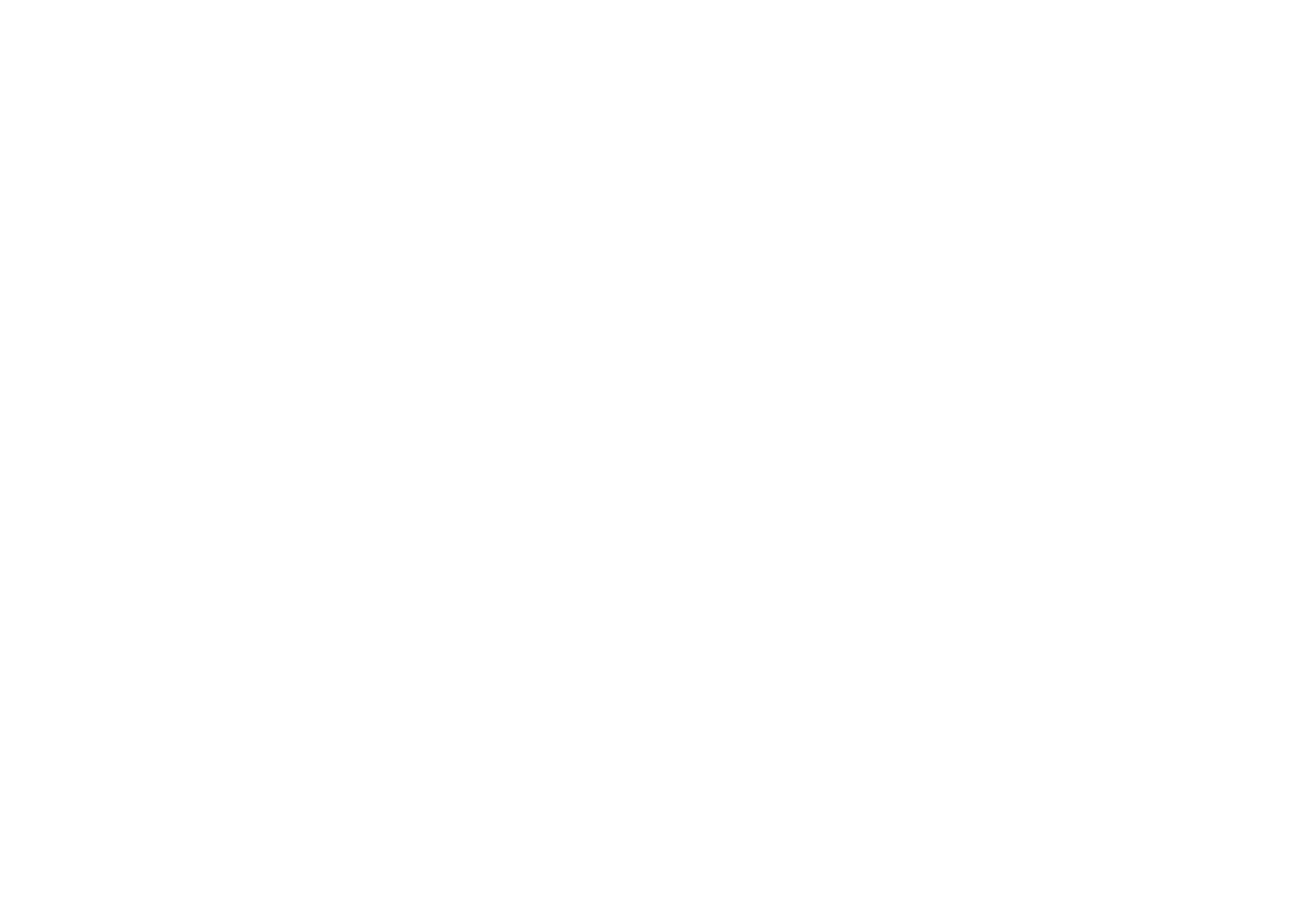**The overwhelming response to the Charity's Coronavirus Appeal has demonstrated the affection and support in the community for the Trust. Our work to support patients, staff and the wider community is needed now more than ever, both to help deal with the immediate effects of the pandemic and to ensure ongoing and longterm health needs are met.**

Like so many others, we have changed the way we work and reviewed our strategy in the light of Covid-19. We remain ambitious, aspiring to increase our grant giving and fundraising from just under £2million a year to £4million within the next three years.

Through our membership of NHS Charities Together – the organisation representing and supporting more than 200 NHS Charities – we have access to funds raised through the national appeal championed by centenarian Sir Thomas Moore, better known as 'Captain Tom'. These funds will support partnership working between the Charity, the Trust and the wider community.

We plan to work across South West London on projects such as lifestyle intervention programmes in community settings to address black and minority ethnic (BAME) health inequalities, and supporting social care to free up hospital space for patients with immediate and urgent needs. This represents an important shift in direction for the Charity, which will increasingly see us working with other local partners in the community, together with the Trust, to fund and deliver interventions that improve the wider health of the community, outside the walls of our hospitals.

**We will continue and redouble our efforts to support the Trust with significant fundraising appeals to enhance patient and staff experience, and deliver improvements in facilities and equipment, focusing on the following appeals:**

- **The Thank You Appeal** to gather unrestricted funding to enable the Charity to respond to the most urgent needs of patients, staff and the wider community, giving flexibility to respond to the effects of the pandemic over the coming months
- **The Campaign for Renal** to build new facilities for the Trust's Renal department, which currently treats patients in temporary porta cabins in the Trust car park
- **The Neuro Appeal** to create a garden as part of the neuro intensive care unit to support patients' long-term recovery.

The support of our donors, volunteers, supporters, and close working with the Trust and wider community will be key to our success over the coming years. These relationships are important to us, and we look forward to working together to deliver substantial enhancements in care, health and experience for patients, and achieve our vision of 'Better care, healthier lives'.

**Our grants programme provides funding for a range of categories: patient and family experience; staff development and welfare; capital projects and infrastructure; medical equipment; and research.**

During 2019/20, we awarded £1.8million. It has been a rewarding year, funding many important and worthwhile initiatives. At the end of the year, in response to the Covid-19 we rapidly adapted our grant giving to support the needs of the Trust at this extraordinary time such as providing care packages and wellbeing hubs for frontline staff working in difficult circumstances. We also provided patient care packages and iPads for patients unable to be visited by loved ones. Not only did the pandemic herald news ways of working, but it meant many new programme development initiatives flourished, and we hope to build on these going forward.

- **Grant giving relating to Covid-19 continued into 20/21 which included the activities listed below:**
- We introduced wellbeing hubs around the hospital for frontline staff to get respite during long shifts.
- We distributed daily care packages totalling nearly 11,000 containing food, drinks, toiletries and other goods across the different wards for staff and patients most in need.
- We provided 125 iPads helping patients connected with their loved ones remotely
- We sourced 50 blood pressure monitors for the maternity team, helping expectant mothers with complex pregnancies to monitor their own blood pressure and avoid hospital visits

**The next few pages aim to give you a snapshot and a flavour of the varied funding we have undertaken during 2019/20 - both staff, patients and the wider community:**



**large and small - which has benefitted** 

- 
- 
- 



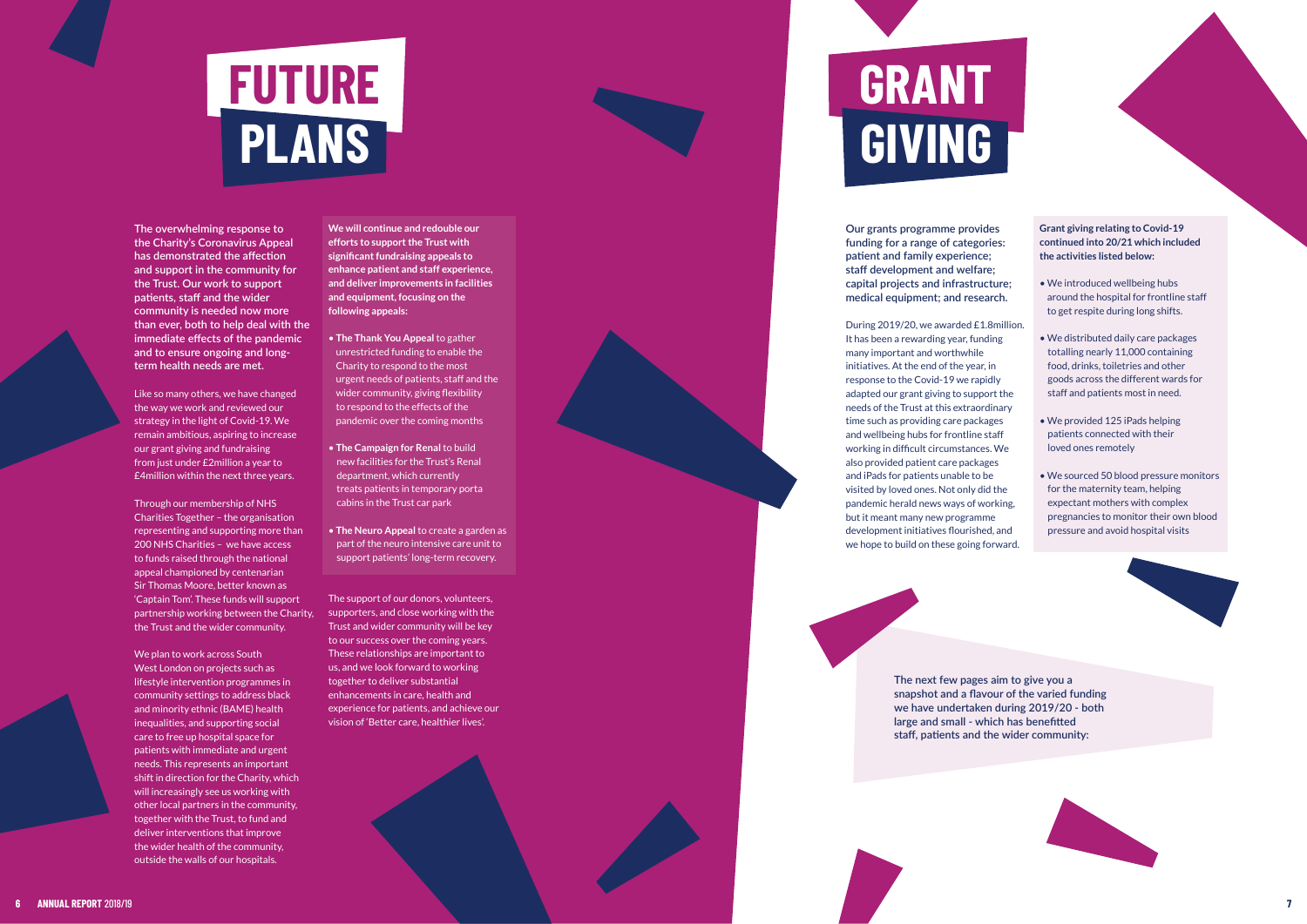**Young onset dementia can be both debilitating for the patient and distressing for their loved ones. Having access to information and support throughout the patient journey can make a massive difference in understanding the diagnosis and what it means for them.**

To help with this, the Charity allocated a grant to fund a part-time Young Onset Dementia Clinic Support Worker for two years at St George's Hospital. Their role involves supporting people with dementia from the point of diagnosis through treatment. The key role of the Support Worker is to answer questions, both for patients and family members, and ensure that patients are fully informed on their treatment, focusing on the immediate, medium and long term support networks.

The Charity has also funded a monthly support group at St George's Hospital for patients and their carers. With between 20-30 people attending each session, the group is clearly needed within the community, and offers a variety of activities and guidance to help people

understand their diagnosis and better manage their condition. These support groups discuss resources available, financial planning, communication tips and coping strategies. They also provide a place to share stories and experiences, make friends, have fun and reduce social isolation that may be caused by the condition.

Here's what some of our patients had to say:

# W





Staff with new foldaway dementia beds

Patient support group activity





**This group is like one big happy family; we were away on holiday so missed last month and we missed everyone terribly.**

# **I love the energy and positive attitudes.**



# **PATIENT AND FAMILY EXPERIENCE**

**The Trust is here to serve patients at both hospital sites, as well as within the community. No two patients will have the same experience during their treatment, visit or stay at hospital, so we at the Charity try to ensure that the support we provide is diverse and improves patient experience in numerous ways.**

Some key examples of how we've done this include funding additional support roles to work alongside clinical staff; providing activities and specialised staff to help patients pass the time; helping parents stay with their children during periods in hospital; and enabling dementia or end-of-life patients stay close to their loved ones during difficult times.

These important initiatives have made and continue to make a real-life impact to patients and their family and friends when they most need it, and we are very proud of the work of everybody involved.

During the Covid-19 pandemic, the Charity has provided a number of additional initiatives to support patients and their families. We will continue to work on and adapt these initiatives throughout the next financial year as the long-term effects of the pandemic are shown.

> VI. **It can be a highly stressful time for friends and relatives of critically ill patients, and having an interesting and thought provoking view can really help to provide a moment of respite. We are so grateful to both Miranda and Jane for working so hard to benefit future visitors to the hospital. Lindsey Izard, Matron, General Intensive Care Unit**

**This year the Charity awarded £264,000 to improve patient and family experience.**

# **A YOUNG ONSET DEMENTIA SUPPORT WORKER AND PATIENT SUPPORT GROUP**

# W **The beds will enable more family carers to stay overnight in the hospital, some who are older themselves. So the foldaway beds will really ensure that they are comfortable whilst being there to support their loved ones. Lou McGregor, Clinical Lead for Dementia and AHP Therapy Consultant**

**In November, we were thrilled to officially open the General Intensive Care Unit (GICU) rooftop garden at St George's Hospital, with actor Jake Wood from EastEnders on hand to officially launch proceedings.**

The rooftop space is visible from the ward and relative's waiting room. The new garden means a vast improvement from the previous view of a flat concrete surface with patches of moss and a couple of old broken pots, especially for families who often spend weeks on end looking out the windows in the unit's waiting room.

Thanks to the amazing efforts of two individuals, Miranda Duffy and Jane Burdett, this space has now been transformed into a green and tranquil oasis, with ceramic seed totems, green backdrops and a water feature to provide a moment of distraction and calm.

Miranda Duffy, a ceramics student at the Putney School of Art and Design, had previously spent six weeks visiting her mother Antonia at St George's, following a bad fall. Inspired with an idea, Miranda approached her fellow ceramic students to ask for their support in brightening up the GICU space using a theme of seed pods as the symbol of the circle of life. Equally inspired by this idea, Jane Burdett who has played a key role in projects as founder of Molly's Smile Fund and a long-time fundraiser for St George's who had already fundraised money to refurbish the GICU waiting room in 2018 - began to look at changing the view, too.

**Something as simple as a foldaway bed can sometimes make all the difference. It means that families can spend the night near their loved ones in hospital, something that may seem simple, but which can make a huge impact. Although already available in St George's paediatric wards, there was limited availability of these beds for relatives of adult inpatients in the Trust.**

This year the Charity was able to fund 12 Glideaway guest beds for the Endof-Life Care and Dementia teams at St George's Hospital, allowing partners and families to stay more comfortable overnight. These beds have already made a considerable difference; not only is it impactful from an emotional viewpoint, but the comforting, familiar presence of family and carers reduces the incidence of distressed and disorientated patients, which further frees up nursing time for individualised patient care.

# **MOLLY'S SMILE FUND GENERAL INTENSIVE CARE UNIT - GARDEN LAUNCH**

# **GUEST BEDS FOR RELATIVES TO BE CLOSE TO THEIR LOVED ONES**

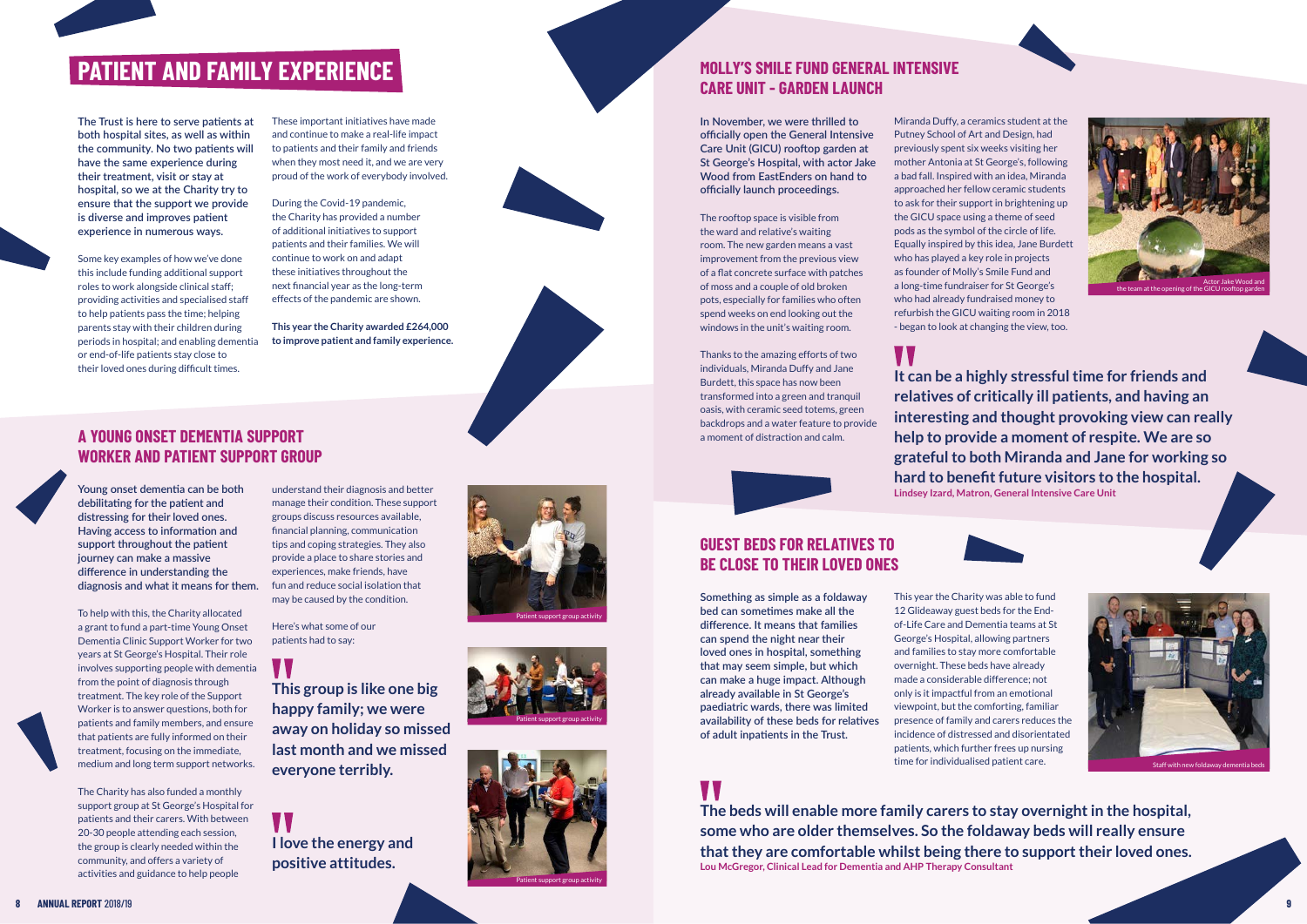**The experience of being in hospital can be overwhelming and scary for anybody, but particularly for children. It's important that young people can still experience fun and creativity while in hospital, to bring in that element of normality, relieve boredom and reduce the pressure of the clinical environment.** 

The Charity has always been committed to improving the experience of our youngest patients. This year, the Charity and the Taylor Family Foundation joint-funded a Children's Arts and Crafts

Coordinator role to join the Paediatric Play Team and bring some creative joy

V. **My daughter seemed more relaxed and happier after the painting and activities. Parent of a three-year-old child**

# $\blacksquare$

to our wards.



The Children's Arts and Crafts Coordinator visits young patients at their bedsides and gives them the chance to express themselves through arts and craft, with a variety of activities, materials and equipment. Another happy effect of this post is that it has also supported parents and carers, providing them with respite time to recuperate and unwind.

# **A CHILDREN'S ARTS AND CRAFTS COORDINATOR**

**After the session she was chatty and positive, less frustrated than before taking part. Parent of a eight-year-old child**





.<br>Artis activities on the children's ward including animal masks, seasonal mathemation of the sand including and





# **STAFF DEVELOPMENT AND WELFARE**

**NHS staff work in complex and demanding roles, often in high-pressure environments, they are the ears on the ground; who hear and see first-hand what the most urgent needs of patients, staff and the wider community are. The Charity is proud of the clinical care provided by the Trust and the passion and expertise shown by staff, particularly during this period of increased pressure caused by Covid-19.**

As a Charity, we are committed to supporting the welfare of the much-valued Trust staff, both clinical and non-clinical, and we strive to provide development opportunities, doing what we can to help them deliver first class care.

Early in 2020 when the Covid-19 pandemic shook the country, it was imperative that the Charity paused planned projects to launch the Coronavirus Appeal.

The appeal's aim was to provide support for staff throughout the worsening global pandemic which created an unprecedented amount of pressure on the NHS and staff wellbeing.

In 2019/20, the Charity committed £419,000 towards staff development opportunities.



**Trust staff regularly use online systems to access essential information across the hospital. One such IT system was the Trust Intranet, which was outdated and no longer fit for purpose. The new platform will be launched Trustwide before the end of 2020.**

The Charity was pleased to award £100,000 to develop a brand new Intranet for Trust staff, led by the Trust's Communications Team. It has a range of features to improve communications and engagement between teams and staff members, provide better access to important information, and also makes it easier for staff to apply for charitable funding and find out about the work of the Charity across the Trust.

# W

**We are extremely grateful to the Charity for championing this project, and making funding available. We've known for a long time how frustrating our current intranet can be for staff. The opportunity this presents is huge, and really exciting for my team, and staff across the organisation. Chris Rolfe, Associate Director of Communications**

# **TRUST STAFF INTRANET REDEVELOPMENT £100,000 HERO AWARDS**

**Through our partnerships with Pelican London Hotel & Residence and Yellow Brick, along with several other contributions we were able to celebrate staff through the awards evening.**

The Charity hosted the second St George's Hero Awards at Wandsworth Civic Suite on 16 May 2019. Compéred by TV presenter and journalist Lorraine Kelly, this event was a chance for everyone to come together and celebrate the amazing and inspirational work carried out by staff across our NHS Trust each day.



Lorraine Kelly with some of our inspirational staff

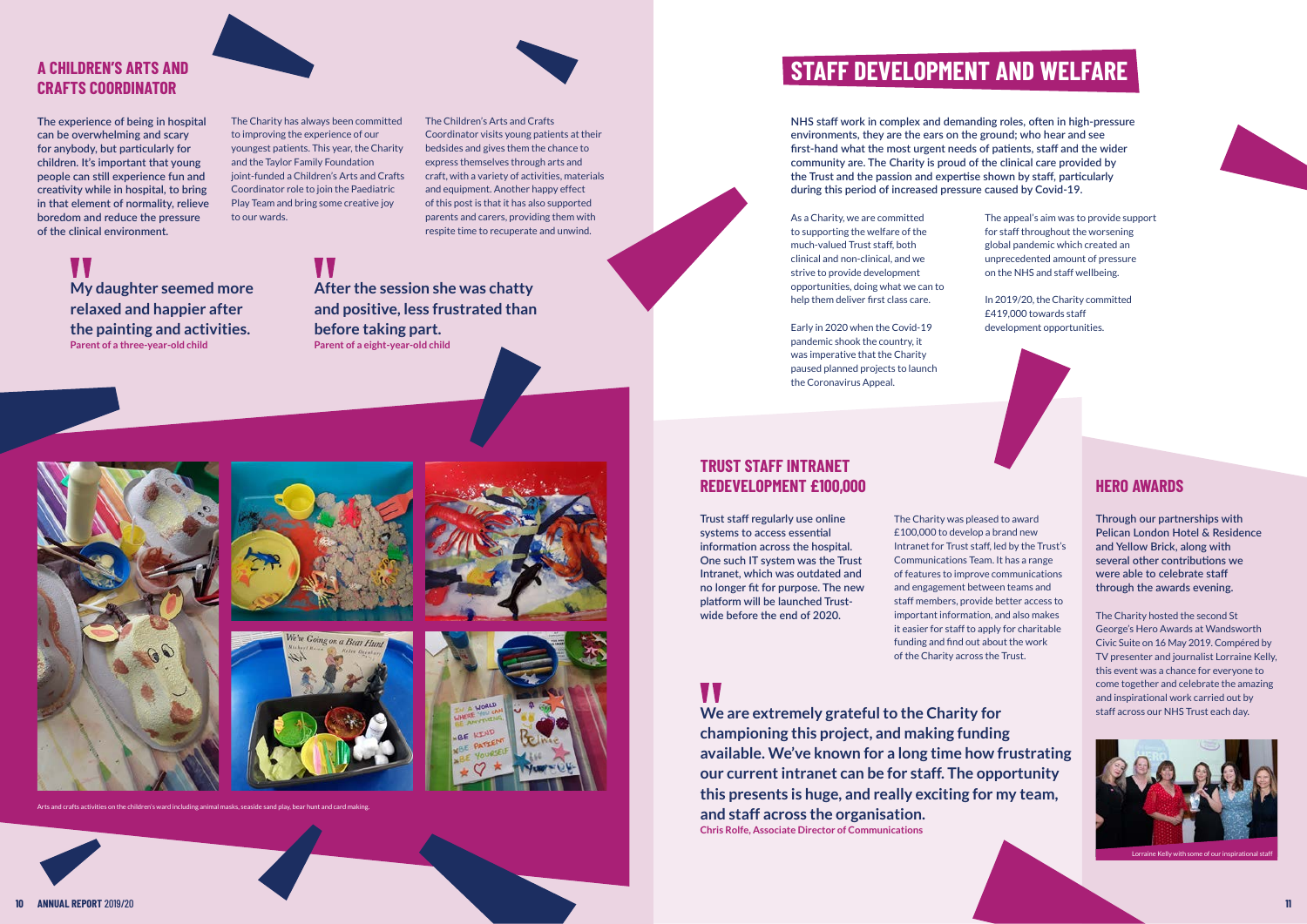**The Emergency Department at St George's Hospital often treats patients with challenging behaviour, and staff in the department need to be able to quickly alert their colleagues, particularly when a patient requires additional care such as mental health crises or social issues.**

Protecting hospital staff and ensuring the best care for patients is of paramount importance to the Trust, so in 2019/20 the Charity funded a £50,000 emergency response system for the hospital. This system features 75 new Pinpoint personal panic alarm systems so that staff can easily and discreetly activate a call for help using a personal Infrared transmitter. Once activated, the system allows staff to call for assistance without leaving patients unattended, as well as alerting the hospital's security team to the location of the staff member requiring assistance. Since implementing the system staff have been able to deal with incidents more swiftly and discreetly and have reported feeling more secure in their work environment.

**At the Charity, we want to celebrate our patients, staff and communities by recognising key cultural dates and events. It helps us to show our appreciation for Trust staff, boost morale and, with regards to Christmas, give special thanks to staff who will be working over the festive period. We also want to ensure staff have funds to hand to bring cheer to hospital inpatients over the holidays, particularly those who may be isolated and alone without family support.**

W **It made the hospital stay for our patients and staff who worked during the festive period just a little bit more enjoyable. Thank you for this funding on behalf of all our patients and staff on Ben Weir! Ben Weir ward staff member.**

The funding is used in a variety of ways by teams across the hospitals to best suit them. Some choose to bring staff together for a team meal and entertainment to say thank you for a year of hard work, while others use it to buy hampers and snacks for a touch of festive cheer to those working over Christmas. We also make sure there are funds left aside to provide presents and parties for young and elderly patients who need to remain in their wards over the Christmas period.

In 2019, the Arts Team organised a micro-pantomime to go from ward to ward and perform mini-performances at the bedsides of patients and their families who were spending Christmas in hospital. The 'Strictly Come Christmas' performances were designed specifically with patients and the hospital environment in mind. The team adapted their acts to suit the

needs of individual patients and even performed requests from patients, from Sweet Caroline to Hark the Herald Angels Sing and Jab Koi Baat Bigade Jaye. We received lovely feedback from patients and staff who sang together and clapped along to their favourite songs.

# **This upgrade will bring security and peace of mind to staff in the department, and will help us to continue providing high quality care for our patients. We're very thankful to the charity. Tori Cooper, Head of Nursing for**

**the Emergency Department**



# **MOBILE PANIC ALARM SYSTEM FOR THE EMERGENCY DEPARTMENT AT ST GEORGE'S HOSPITAL**

# **CELEBRATING CHRISTMAS ACROSS THE TRUST**



Staff with their new personal alarms



Santa Claus visiting patients and staff at the hospital

# **CAPITAL PROJECTS AND INFRASTRUCTURE**

**In an ever-changing world and with so many advances in medicine, technology and digital practices, it is increasingly important that our hospitals adapt to accommodate these advances so that the Trust can continue to provide the best care possible to patients and the wider community. This can come in the form of redeveloping, refurbishing or repurposing hospital facilities, to accommodate innovative equipment and practices or to provide better access for patients.**

Due to Covid-19, some planned capital projects were postponed in early 2020 to comply with safety guidance, and we are looking forward to pursuing these projects once it is safe to do so.

In the meantime, we were happy to see some longer term capital funding projects come to fruition, and below are just a few of the project highlights which reached completion this year:



**Heberden Ward is a specialist ward for older patients and dementia patients at St George's Hospital. The refurbished 24 bed ward was opened in 2019 after the Charity thanks to a grant awarded in a previous year.**

With this funding we were able to improve facilities for inpatients and staff, from transforming the staff base area and reimagining colourful, beach-themed patient bays and side rooms, to new patient showers, a relaxing day room, tea and ice cream stations, new flooring and improved lighting and heating systems.

# VV

**These areas give patients the opportunity and freedom to be able move around which can often help to drive recovery. Feedback from staff, patients and their families has been overwhelmingly positive and we are so grateful to everyone who has been involved in the transformation. Louise Clancy, Senior Sister**



# **HEBERDEN WARD REFURBISHMENT (ELDERLY PATIENTS) £250,000**





Seating bay and ice cream station





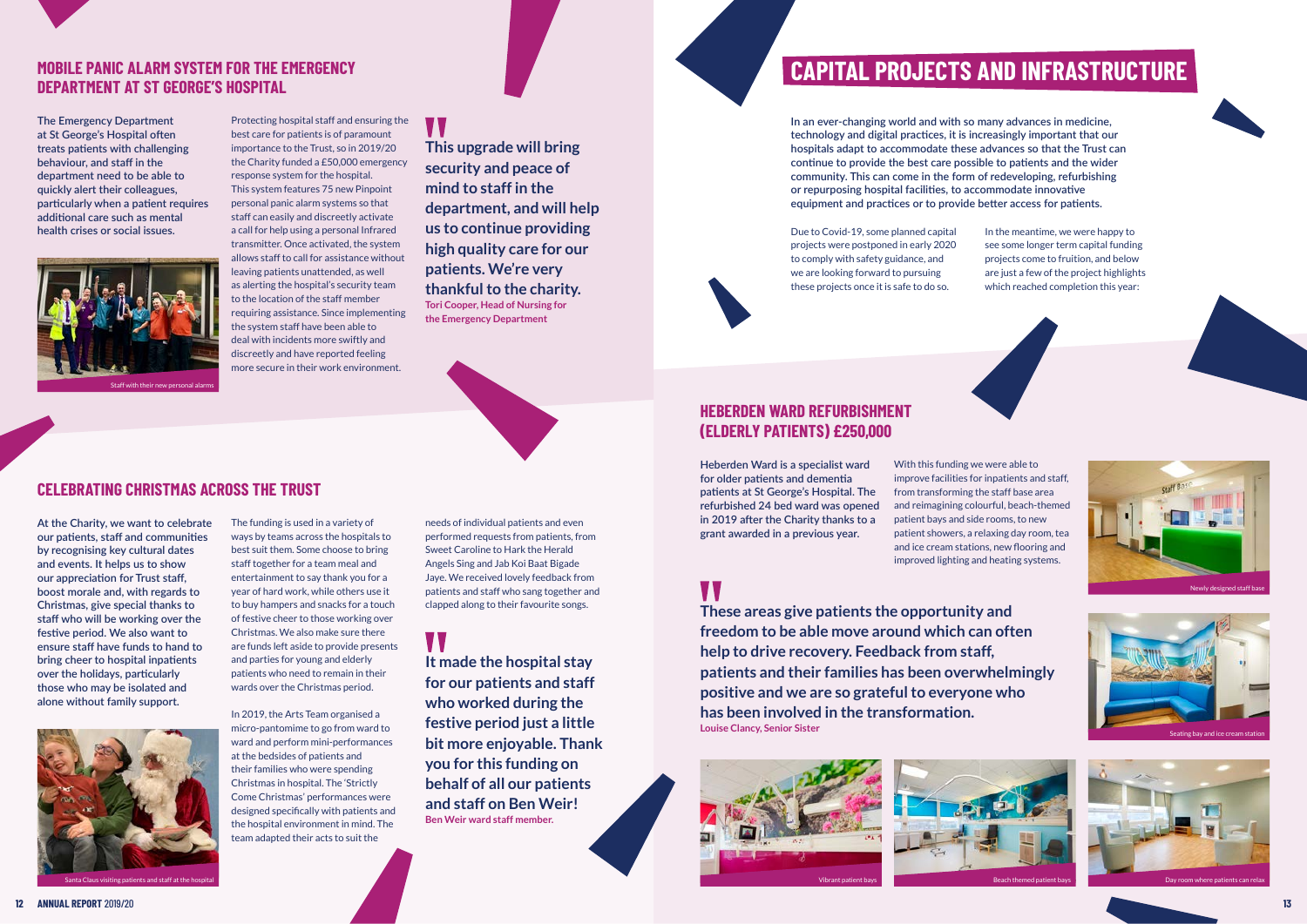**St George's Hospital was built on the site of the Grove Fever Hospital which was one of the first fever hospitals in London, built in 1899. The Clinical Infection Unit - which is now the McEntee Ward in St James Wing - is to this day still one of the busiest and largest infection units in the country.**

McEntee Ward treats those with any infectious disease including HIV, Tuberculosis, Malaria, Meningitis and Covid-19. Patients are often young and extremely unwell, with complex social issues. The nature of these opportunistic infections also means patients often need round-the-clock isolated care from McEntee Ward's specialist medical and nursing staff.

Towards the end of 2019, the McEntee Ward had to relocate from its usual location due to essential works, and this provided an opportunity to undertake a much needed refurbishment of the 18 bed ward for long stay patients. The Charity funded £209,000 for renovation works to the ward that have included improved facilities and decor, creating a nice environment for both staff and patients.

> **There are many worries and concerns** The scalp cooler has been used since July 2019 and has already meant significant reductions in hair loss. Staff have also been able to save space around the ward as the new machine is more compact than the older machines which are no longer able to be serviced.



As the McEntee Ward refurbishment began just as the pandemic took hold, the need for refurbishment completion became even more urgent to accommodate some Covid-19 patients. Finished in April 2020, it's easy to see in the images below the change in the bright and modern space.

**facing somebody with a cancer diagnosis, including the upsetting prospect of losing their hair. Certain chemotherapy treatments have hair loss as a side effect but some of this can be prevented, or even avoided altogether, with the use of scalp cooling. This makes a massive difference to boosting selfconfidence and maintaining the personal identity of people undergoing cancer treatment.**

In 2019/20 the Charity was thrilled to be able to fund a new Paxman Scalp Cooling System to help chemotherapy patients in the Trevor Howell Day Unit to have a better chance of keeping their hair.

**Impella heart pumps are life-saving devices placed within the patient's artery following a heart attack or open heart surgery which allows the heart to better pump blood around the body.**

N **For me, losing my hair was my biggest fear. Being able to use the scalp cooling system has enabled me to keep a little part of me whilst undergoing chemotherapy treatment. Patient, Trevor Howell Day Unit**

The Charity funded the purchase of two Impella heart pump devices to help two high risk patients both during- and post-procedure at St George's. Being able to use these devices means fewer complications in surgery, shorter in-patient stays and reduced patient morbidity. It also means high-risk patients require less intensive care meaning that there are increased resources for other patients.

**Amputee rehabilitation has been offered at Queen Mary's Hospital in Roehampton for over 90 years. The hospital was originally founded in 1915 to treat service personnel who had lost limbs during World War I, and today, Queen Mary's sees over 130,000 patients a year and offers more than 60 services, including its amputee rehabilitation services in the**  clinicians to monitor patients' training **world-famous Douglas Bader Unit.**

As part of treatment at Queen Mary's, many amputees are provided with components on their prostheses that enable them to negotiate different walking surfaces and perform day-today tasks with greater confidence.

This year, an Outdoor Functional Walking Course was installed at Queen Mary's Hospital using a grant given in 2018/19. The course allows amputees to adjust to their prostheses over different terrains and surfaces, which is essential to building confidence for real-world environments.

Prior to the walking course installation, patients were required to use the often-busy slope and stairs outside the hospital, a somewhat daunting prospect for patients using prostheses for the first time. Now patients are able to practise in a safe and supported environment until they are ready to practise in the wider world. This course also enables and improve functional use of their prosthesis in a controlled setting.

# **MCENTEE WARD REFURBISHMENT (CLINICAL INFECTION) £209,000**

# **PAXMAN SCALP COOLING SYSTEM TO PREVENT HAIR LOSS FOR CHEMOTHERAPY PATIENTS**

# **IMPELLA HEART PUMP DEVICES**

# **OUTDOOR FUNCTIONAL WALKING COURSE AT QUEEN MARY'S HOSPITAL**







Cancer staff with paxman scalp cooling cap and machine.



suffering with advanced heart conditions.



# **MEDICAL EQUIPMENT**

**In 2019/20 the Charity committed £313,000 to purchasing state-of-the-art medical equipment so that patients at St George's can have access to the latest and most effective treatments.** 

**The pumps have allowed us to successfully treat patients previously beyond help and too unwell for coronary artery bypass surgery. Now we are able to reconstruct even the most severely narrowed of coronary arteries in the sickest patients with a high expectation of them being able to return to their normal activities. Dr James Spratt, Cardiologist**

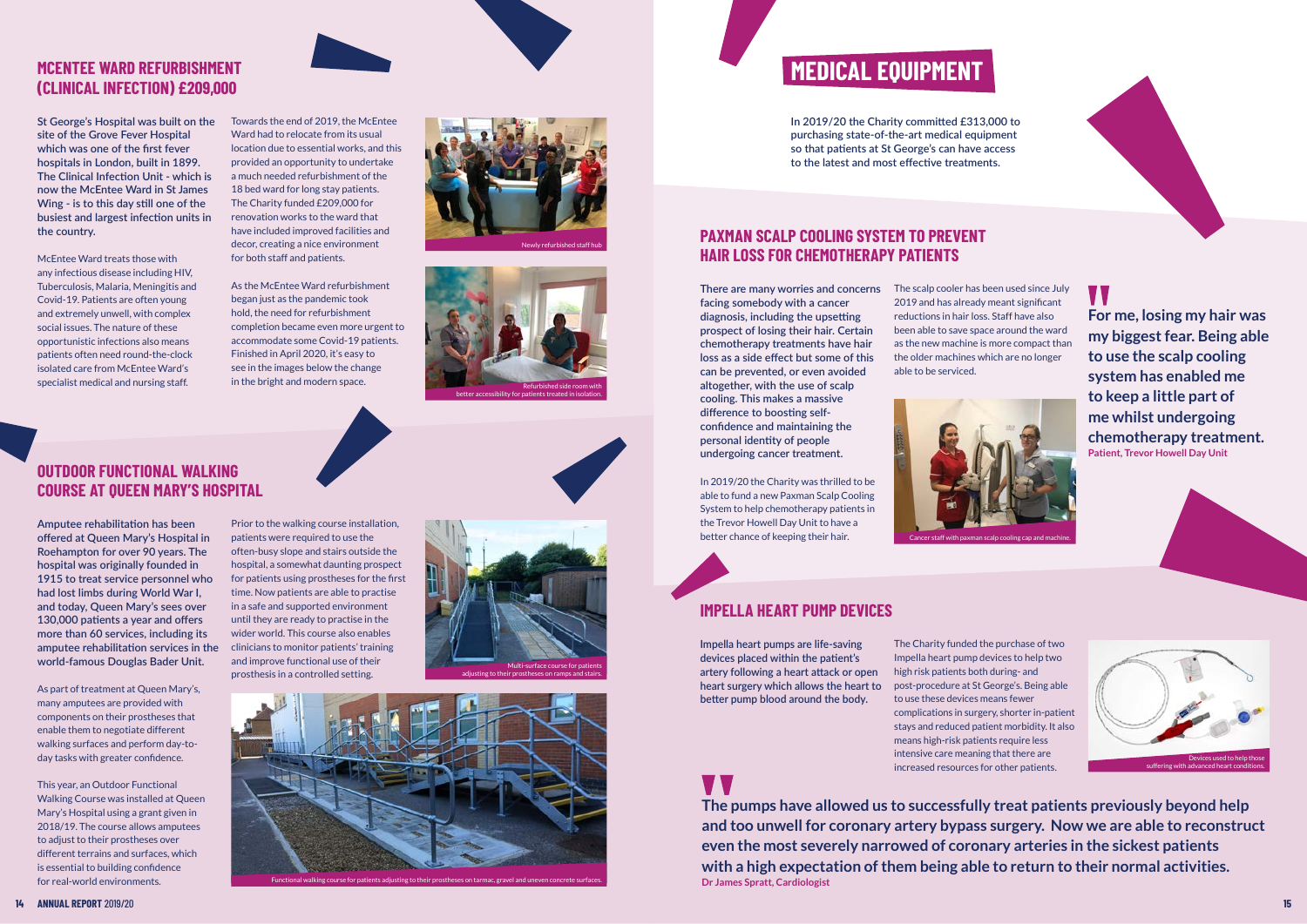**St George's Maternal Medicine team looks after women with complex pregnancies in South West London. Following the impact of Covid-19 in the hospital and community, teams quickly adapted to new ways of patient care to minimise the risk of spreading the virus.**

Many patients were cared for through telephone consultations. However, some essential services like maternal blood pressure checks needed to continue. 10% of women can develop blood pressure problems during pregnancy which can sometimes result in serious complications.

The Charity was delighted to purchase 50 blood pressure monitors for the specialist team of midwives. These were distributed to pregnant women at most risk from

Covid-19, including those with kidney transplants, heart complications and other pre-existing conditions. Equipped with personal blood pressure monitors, these women could then take their own blood pressure in the safety of their home, using the results to report to midwives and then only having to attend hospital for absolutely essential appointments.

> **Brain tumours are often considered the most challenging of all solid tumours in terms of patient management and treatment. Traditional clinical Magnetic Resonance Imaging (MRI) provides key information to aid diagnosis; however, surgical biopsies are often needed, but may come with risks, particularly in older patients and those with brain tumours in complex positions.**

**Through this research the team aims to gain valuable information to provide increased accuracy for radiological diagnosis, earlier detection of malignant progression and avoid the need for a biopsy in specific cases.**

**Ultrasounds have many varied uses, from baby scans and assessing musculoskeletal problems to finding injection sites. In 2019/20 the Charity funded a new ultrasound machine to be used across the hospital on diverse patient groups, including amputees, patients with autism or epilepsy, and those with a nervous system impairment such as cerebral palsy.**

The new machine provides better quality imaging for adult patients. The spasticity team uses the ultrasound machine mainly for Botox injections to improve muscle spasms, fluid collection and guided interventions for injections; while the amputee rehabilitation team uses it mainly for musculoskeletal purposes, for diagnostic and therapeutic treatment for amputation stump and for interventions such as diagnosing neuromas and haematomas.

Having the ultrasound machine has allowed clinicians to make quicker, more accurate decisions without having to rely on scans from the radiology department. Offering this level of quality imaging also provides the opportunity to train allied health professionals and doctors in ultrasound scanning, which will ultimately improve quality of patient care across the Trust. Since being installed this machine has been used at least 20 times per month for both clinical and therapeutic interventions, meaning decreasing waiting times across other areas of the hospital.

**The blood pressure monitors will make a significant difference, particularly for our ladies who require shielding such as those with kidney transplants, with significant cardiac risk and taking immunosuppression medicine. Thanks for helping us at this difficult time. Trudy Williams, Specialist Midwife**

> **The equipment has been used predominantly over winter. The big test is just around the corner as we navigate our way through a winter complicated with Covid-19, respiratory infections and all the other winter viruses combined. They will never be more important. Richard Chavasse, Consultant in**

**Paediatric Respiratory Medicine**

# **50 BLOOD PRESSURE MONITORS FOR THE MATERNAL MEDICINE TEAM**

V V

# **THE USE OF MULTIMODAL MRI IN CLINICAL PRACTICE TO AID DIAGNOSIS AND PROGNOSIS FOR BRAIN TUMOURS, £149,000**

# **ULTRASOUND MACHINE TO ASSIST MULTIPLE WARDS**



Professor Franklyn Howe



# **RESEARCH**

**The Charity is committed to funding Trust and University research that will make a positive impact on patient care within our hospitals, our surrounding communities and the wider NHS. We work in partnership with St George's University of London to invite applications for research funding which will be of significant benefit.** 

With the emergence of Covid-19 towards the end of the financial year, some research projects were paused while staff prioritised the urgent needs of patients and staff at the hospitals. Despite this, Covid-19 has driven a number of research grant applications to

support the hospital and NHS effort to reduce the number of cases and improve treatments for confirmed cases. Over 2019/20, the Charity granted £560,000 towards research projects, three of which have been highlighted below.



# VV

**AirvO2 Optiflow systems provide high-flow, heated, humidified oxygen for infants and children with respiratory distress. The systems can be used on children with asthma and pneumonia, but at St George's are predominantly used to treat bronchiolitis patients.**

The Charity funded the purchase of two AirvO2 Optiflow systems for the paediatric wards at St George's Hospital. The money for the equipment was raised on a fundraising bike ride from London to Brighton in September 2019 by a team of paediatric consultants at St George's. It is amazing to see the effort this team put in and the fact that they have managed to purchase this needed piece of equipment so quickly after their fundraising efforts.

**If this trial is successful, incorporation into routine clinical MRI of glial brain tumours could enable earlier detection of when more aggressive treatments are needed and so improve patient outcome.**

**Professor Franklyn Howe,** 





# **WITH RESPIRATORY DISTRESS**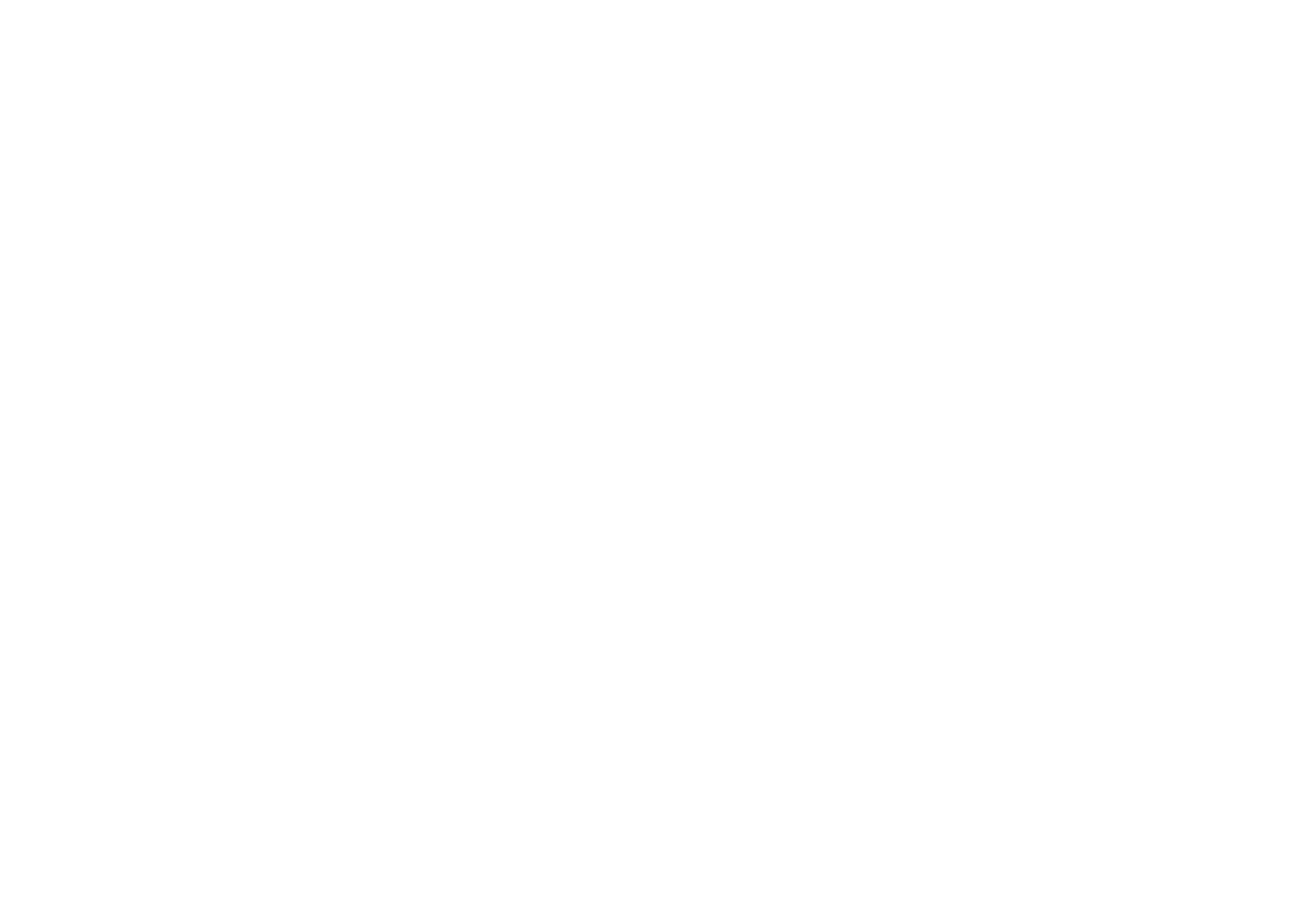**Open Doors delivers a broad range of activities, including visual arts, creative writing, languages and IT skills at the bedside of patients with end-stage kidney disease whilst they receive haemodialysis. The sessions enrich and give purpose to the many hours a week in hospital that these patients spend undergoing their time consuming and monotonous treatment.** 

**The Charity continued to fund the Bedside Music Project in 2019/20. This year 504 long-stay patients participated in our live music sessions that take place on the wards and at the bedside every Wednesday afternoon. Our musicians bring the sounds of opera, pop, gospel, musicals and Bollywood into the hospital and often personalise performances for patients with song requests, creating moments of enjoyment, relaxation and engagement.**

**In December, musicians also delivered festive pantomime performances for patients and their families who were spending Christmas in hospital. Six musicians toured all 33 inpatient wards performing to 664 patients and visitors and 200 members of staff.**

**Saturday Socials is our weekend programme of activities for people with life-changing brain or spinal injuries or living with long-term neurological conditions. Held at both St George's and Queen Mary's hospitals, it supports patients in their** 

**rehabilitation through socialising, movement, memory, cognition and speech. Activities range from regular quizzes and wheelchair golf, to chair-based yoga and story sharing.**

**It's good to keep your mind active. Other than sleep all the time, what are you going to do? Three days a week for us in each session just lying here would not be good at all. It just makes you more alive, more with things, you** 



**take more interest in life.**

**Open Doors participant**

**She hasn't smiled like that in a while - you've really lifted our spirits. Parent on Nicholls Ward**

**Such a fun session, everyone was full of beans right to the end. Saturday Socials participant**

# **OPEN DOORS BEDSIDE MUSIC**

# **SATURDAY SOCIALS**



Willis - Equilateral No. 15, 1997, Acrylic on boa

**In February award winning children's theatre company Little Angel Theatre visited our children's inpatient wards. Their show 'If Not Here…Where?' is a portable puppet performance created especially for children and young people in hospital. The show gave children on our inpatient wards an exciting theatrical experience right at the end of their bed!**

The show follows the journey of a central character into a series of different dreamlike places. The children who took part helped the character make choices throughout the performance using a touchscreen tablet. The story allowed those in the audience to imaginatively escape the clinical environment and explore a magical world far from the walls of the hospital.

#### **'If Not Here…where?'**

was produced by Little Angel Theatre in partnership with Great Ormond Street Hospital Arts and was inspired by stories and ideas from children and young people at Great Ormond Street Hospital.

# **LITTLE ANGEL THEATRE**

A young patient enjoys the immersive bedside show.

**The Charity's art collection comprises over 800 artworks by leading modern and contemporary British artists including Helen Chadwick, Albert Irvin, Wilhelmina Barns-Graham, Lubna Chowdhary and Edward Bawden. Over 80% of the collection is on permanent display across St George's Hospital.**

This year we began work to ensure that the collection is cared for to museum standards. In 2020/21 we will start to deliver a collection management plan that will include moving the collection catalogue onto a museum standard management system.

We have also started to plan how we can ensure that the collection becomes more widely known, shared and engaged with throughout our hospitals and the wider community. Next year we will begin to deliver an audience engagement plan that will ensure the collection reflects the diversity of the patients, families and staff we support and is led by their needs.





**Just a note to say thank you and how much I appreciated your guitarist playing and singing whilst I was recently in Florence Nightingale Ward. We discussed the fantastic sound of your beautiful handmade guitar and how effortlessly you play it. I was unable to talk very much at the time, so I can only say now thank you again and hope others get to enjoy your music as much as I did. Patient on Florence Nightingale Ward**

# **ART COLLECTION**



Royal Photographic Society Exhibition.

**The temporary exhibitions programme continued this year in the Ingredients food space open to the public, staff, patients and visitors, showcasing work by local community artists and the hospital community. Exhibition highlights include:**

**Staff Open Exhibition** - Showcasing the often hidden talents and creativity of those who work across our hospitals and community services.

**Markets of South West London** - Photographic exhibition by the Royal Photographic Society.

**Fruitful** – An exhibition by artist Francoise Sergy exploring the science and psychology of sugar.

# **TEMPORARY EXHIBITIONS**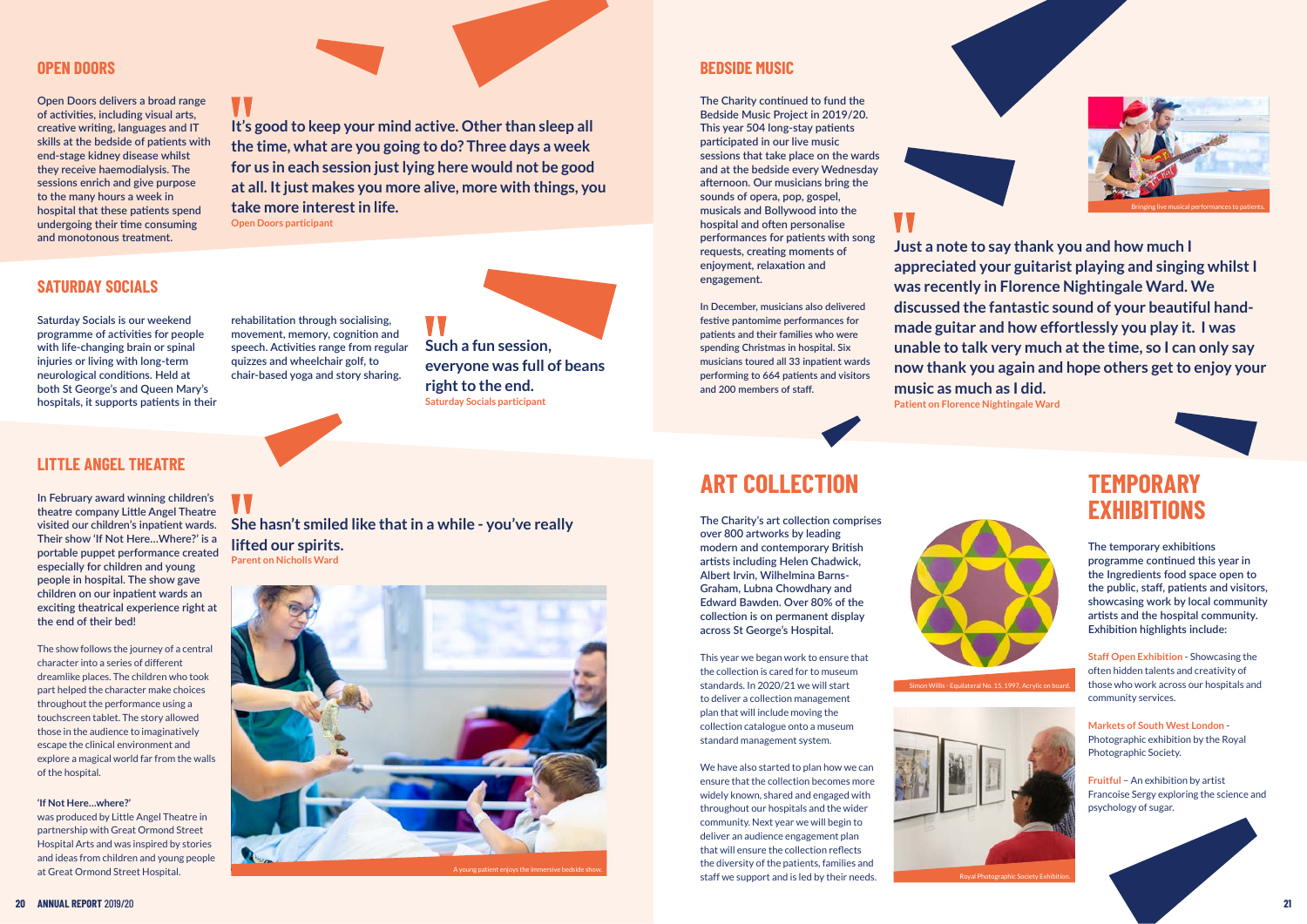# **FUNDRAISING**

**The Charity engages a broad and diverse supporter base of major donors, corporate partners, charitable trusts and foundations, community fundraisers and event organisers. During 2019/20, £1.7million was raised through fundraising activity.**

The key areas of focus for the fundraising team have ranged from campaigns, appeals, engagement with donors, community groups, trusts and foundations. Providing support to fundraisers, organising events at the hospital and community have also been integral to helping staff, patients and the wider community.

Covid-19 emerged towards the end of the financial year, so the fundraising focus shifted to the urgent needs of the Trust and staff welfare with the launch of the Coronavirus Appeal. Prompting an overwhelming response, it was clear that the community wanted to recognise the efforts of and thank their local NHS heroes.

With their support we are able to run table sales, send out Christmas Cards to our supporters, put up posters around the hospitals and so much more.

**We are incredibly thankful to all the supporters, donors and volunteers whose generosity has touched the lives of those most in need, from patients, to staff and wider communities. We consider each and everyone who has supported us, as extended family of the Charity.**

The Charity enjoys the dedicated support of volunteers who assist our fundraising team or staff-led events such as the St George's Hero Awards. In particular, we are immensely grateful to volunteers Alan Bowen, Trixie Roberts and Nicky Simpson who gave their time on a regular basis.

Engaging our community through donated time and skills is very much part of our ambition for the future as we build more volunteering initiatives for the Charity. We are incredibly lucky to have three wonderful fundraising volunteers who help at the Fundraising Office.

Volunteers also make a significant financial contribution to the charity. Table sales, held at the Grosvenor Wing entrance raised £22,000 in 2019/20 – funding that went directly towards improving the experience for patients and families at our hospitals.

Towards the end of 2019/20, there was a significant community response to Covid-19. We thank one prominent group, the Covid Response team, a group of volunteers including St George's University students, who supported the Charity's activity in response to the pandemic.

> W **Once a person is diagnosed with renal failure, they are a patient for life.**



# **THANK YOU**

# **THE CORONAVIRUS APPEAL**

# **CAMPAIGN FOR RENAL**

**On 18 March 2020, the Charity went into lockdown to observe the Government advice to limit the spread of the coronavirus. Shortly after, we launched the St George's Coronavirus Appeal, to support the amazing NHS staff in our hospitals and our most vulnerable patients.** 

The response from our community was immediate and almost overwhelming. By the end of the appeal (July 2020), we had already been able to raise approximately £570,000 in donations and over £230,000 in gifts in kind.

With the ongoing crisis, we will be continuing work to provide for the everchanging needs of our hospital teams – whether that is wellbeing initiatives, equipment or financial support.

**In 2016, the renal service at the hospital was forced out of its home in the Knightsbridge Wing as the old building was no longer fit for purpose. This meant there was no option but to urgently relocate the services across the hospital. The on-site dialysis was moved into a mobile unit, effectively 4 trailers hired and parked in a car park. This resulted in reduced service capacity and a significant negative impact on the patient experience.**

The campaign was launched in July 2019, where the charity agreed to work with the Trust on a major capital project to create a new state-of-the-art facility within the Courtyard Clinic at St George's. This new space will dramatically improve the experience for patients and staff, enabling clinical teams to collaborate fully on care and research, and provide an educational space for patients, staff and students.

We agreed a target of £1million, of the total cost of £2.6million and have been working in partnership with the St George's Kidney Patients Association, to engage with staff and patients while fundraising. After a public launch in June, the campaign has welcomed generous supporters including Woodstock Property Two Ltd, Oasis Church and a large number of individuals who have either donated themselves, or taken on extraordinary event challenges to support the campaign. Since launching in June 2019 over £80,000 has been received by the charity, with the fundraising campaign ongoing.











Cheque kindly gifted by BATCA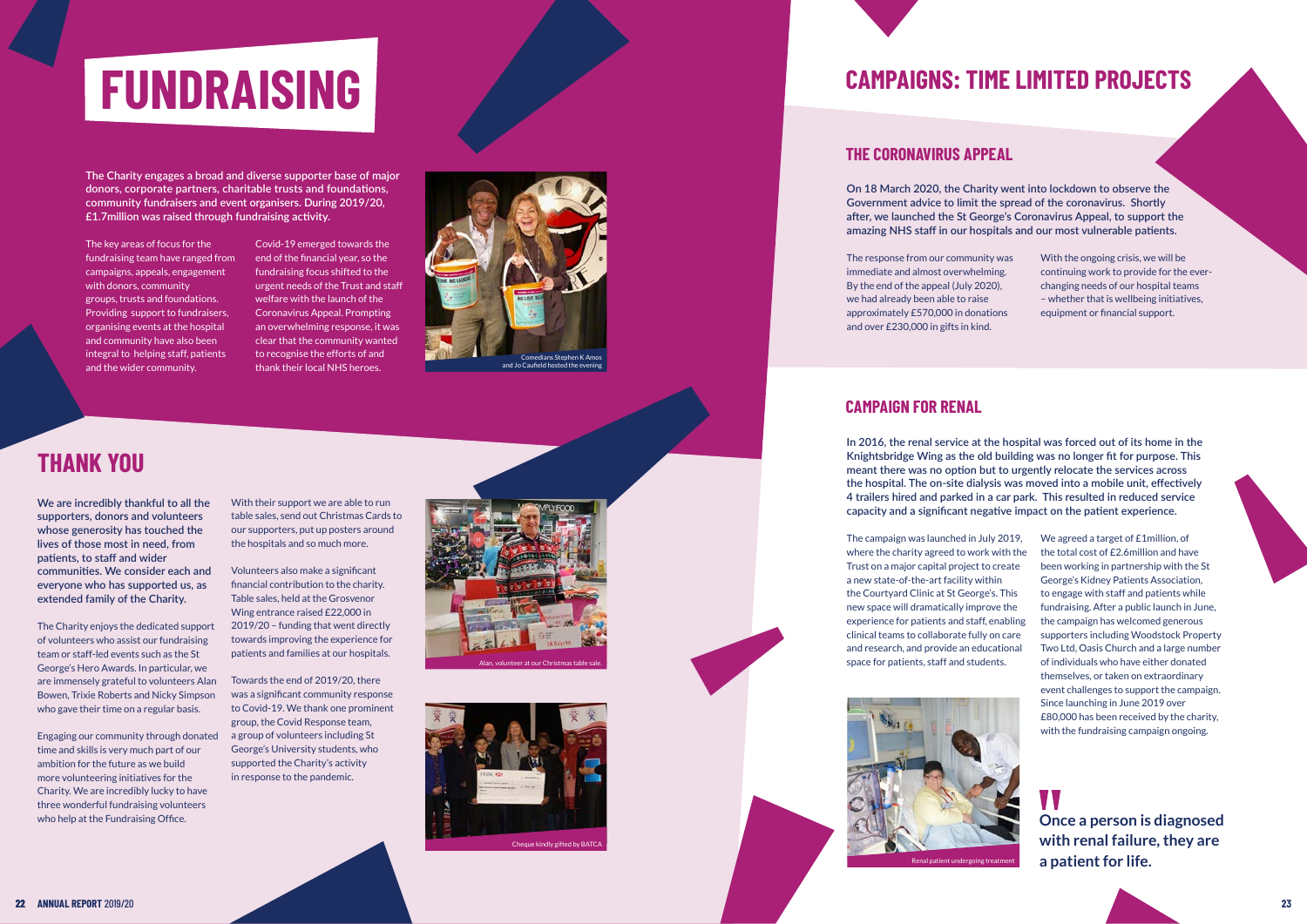**The Charity received funding from The Becht Family Charitable Trust with a grant of up to £1.25million, which is reviewed yearly, for research**  Programme which aims to improve **in the field of cardiac electrophysiology.**

The funds are dedicated to the Advanced Ventricular Arrhythmia Training and Research (AVATAR) the knowledge and understanding of ventricular arrhythmia pathophysiology and to advance ablation techniques.

The project will also develop the skills of trainees in the management and ablation of ventricular arrhythmias. The grant will be remitted in annual instalments, contingent on satisfactory reporting, with £150,000 being received in the first year. Many thanks to the Becht Family for this incredible donation.



**Committed supporter, Imperium Investments, generously hosted a fundraising dinner at the House of Commons to raise money and awareness of our children's appeal.** 

Around 60 guests attended, including Imperium's business contacts, actor Chizzy Akudolu from Holby City and Strictly Come Dancing, St George's Hospital Charity trustees and donors, plus doctors, nurses and staff from St George's Hospital.

**This comedy night, brought to us by comedians Stephen K Amos and Jo Caulfield at The Comedy Store featured big names such as Sean Lock, Tom Allen, Jack Dee, Joe Lycett, Lucy Porter, Kerry Godliman, Omid Djalili and Ninia Benjamin and Jimmy Carr.** 

There was also music from Angie Brown, a guest appearance from Olympian Greg Rutherford, heartfelt speeches, a raffle,food and drinks galore. This sold out event raised £27,000 for the Charity and our partners at Royal Trinity Hospice.

W **These items are already making a difference to those both young and old across the hospital.**



# **For 10 years the BATCA, with**

**partners St Augustine's Church and the Al Risalah Education Trust, have raised money for the CharitySt George's Hospital Charity by holding a Community Fun Day. The event brings together the diverse community of Tooting through the shared goal of supporting the hospital. There are activities for all ages and delicious street food from all over the world.**

Over the years they have raised an incredible £28,000 for St George's and funded items across the entire hospital including a dermascope, INR machine and blood pressure monitors. 2019 saw them raise a further £3,750, which funded a new cardiac monitor for one of the children's wards and partially funded new specialist seating for the elderly care wards.

**St George's Hospital in Tooting is at the heart of a diverse and multicultural community and we wanted to help ensure our patients, staff and hospital visitors are able to practice their faith in a safe and dignified way.**

Working with the Spiritual Centre, we reached out to the local Muslim community to ask for their support to raise funds for the washing facilities required as part of the prayer ritual of Wudu, the first essential step of Salah. The £10,000 target was quickly met through community donations and we look forward to the works being completed soon.



# **THE AVATAR PROGRAMME**

# **HOUSE OF COMMONS DINNER BIG LOVE, BIG LAUGHS 2**

**BALHAM AND TOOTING COMMUNITY ASSOCIATION (BATCA) FUNDRAISING**

# **WUDU FACILITIES**

# **APPEALS**

**The three ongoing areas of focus for the Trust and Charity are paediatrics, neurology and cancer care. We are also committed to raising unrestricted funds for the most urgent needs of the Trust through the Urgent Needs Appeal (later renamed the Thank You Appeal). We continue to work in collaboration with the Trust to identify key areas for improvement to enhance the patient experience.**

# **EVENTS TRUSTS AND FOUNDATIONS**

# **MAJOR GIFTS**

**The Charity aims to be inclusive of all cultures and backgrounds, and celebrates diversity by bringing events to patients and staff such as Chinese New Year and Claus for the Cause during the Christmas period.**

2019 saw the launch of our new Christmas campaign - Claus for the Cause, to build on the positive sentiment already around the hospital at Christmas time. This year's festivities included a Santa Run, Santa Hat Day and Christmas Tree Lighting events at both hospitals. Working in partnership with the Trust, it raised £25,000 and it now set to become an annual event at the Trust.

# **LEGACIES**

**Legacies provided the charity with a significant income stream, this year £274,000 was received, we are very grateful to the many individuals who kindly left us gifts in their wills.**

# **CORPORATE PARTNERSHIPS**

**We thank all of our corporate partners for their ongoing support in providing goods, services, people power, logistics and funds to bring projects to life. We are especially proud of our corporate links in bringing businesses and communities together for such a worthy cause.** 

**COMMUNITY**

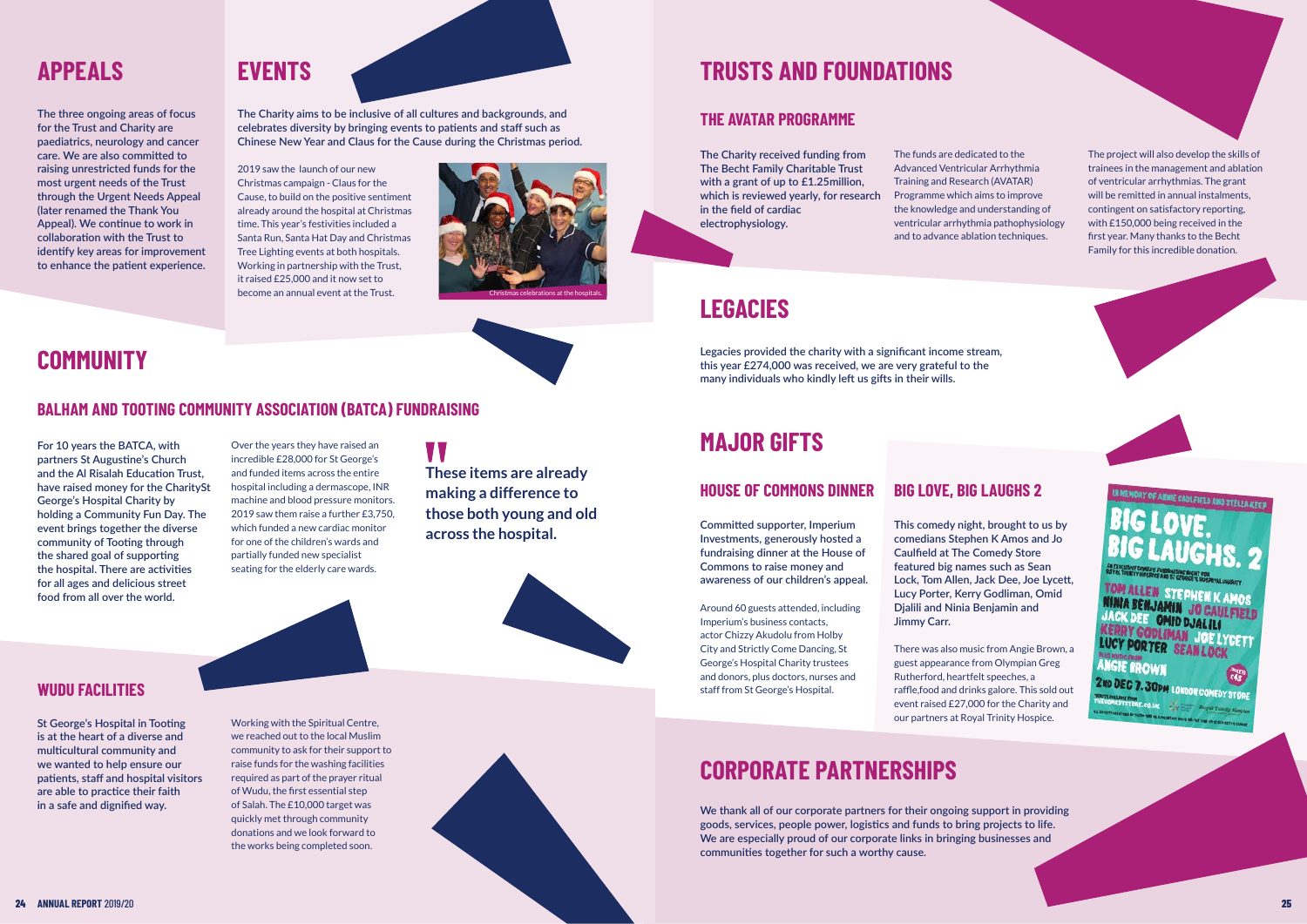# **STRUCTURE, GOVERNANCE AND MANAGEMENT**

# **LEGAL STRUCTURE AND GOVERNING DOCUMENTS**

**The Charity (Charity number 1171195) is a Company Limited by Guarantee (Company number 10565339). In 2017 it was incorporated with full independence from the Department of Health and is governed by the Memorandum and Articles of Association, as amended by a scheme dated 27 March 2017. Member liability is capped at £1. The charitable objects are as follows:**

- To further any charitable purpose or purposes relating to the general or any specific purposes of the Foundation Trust or the purposes of the Health Service;
- To promote, protect, preserve and advance all or any aspects of the health of the public; and
- To advance and promote knowledge and education in healthcare, including by engaging in and supporting health related research (and the dissemination of the useful results) including at St George's Hospital and the University.

The principal purpose of the Charity is to support St George's University Hospitals NHS Foundation Trust in its delivery of care to patients at St George's and Queen Mary's Hospitals and in the wider communities.



# **TRUSTEES' APPOINTMENT**

**The volunteer Board of Trustees consists of a Chairman and eight Trustees, chosen for their skills and experience. During 2019/20 one trustee resigned (2018/19: nil) and one new Trustee was appointed (2018/19: nil).** 

Trustees are appointed to serve for a period of four years. At the end of a four year term, Trustees who have come to the end of a 4 year term, can be reappointed for a second term, but no Trustee may serve for longer than ten years. The Trustees are the Directors of the Charitable Company for the purposes of Company law.

An induction programme is provided for Trustees on appointment. Each member of the Board receives an annual appraisal and the Chairman's performance is in turn evaluated by fellow Trustees. Members of the Board have individual areas of expertise and share information on relevant changes in legislation affecting the Charity and best practice when required.

# **TRUSTEES' RESPONSIBILITIES**

**The Board of Trustees meets five times per year, including a strategic Away Day, and is responsible for governance of the Charity. It agrees strategic plans for fundraising and other operations and also discusses and approves operating plans and budgets. There is a review of operational activity and financial performance at every meeting. The Senior Leadership Team is invited to attend all meetings of the Trustees and other managers are invited to attend for presentations and discussions of specific relevant topics.** 

While most of the business of the Charity is conducted at the scheduled Trustee meetings, there are occasional ad-hoc meetings to deal with matters of special interest.

Board has established a series of committees so that much of the detailed governance work can be conducted by the groups of Trustees on the:

- Finance Committee
- Fundraising and Communications **Committee**
- Grants Committee
- Remuneration and Nominations Committee

In addition, the Board is supported by a Medical Advisory Group.



**DAY TO DAY MANAGEMENT**

**Authority is delegated to the Chief Executive, who reports to the Trustees, and to the members of the Senior Leadership Team which reports to the Chief Executive. The Chief Executive, Director of Finance and Operations, Grants Manager, Communications & Marketing Manager and Head of Fundraising report to the Trustees on their activities and decisions.**

For a list of the Senior Leadership Team and professional advisers, please refer to page 4.

# **GOVERNANCE**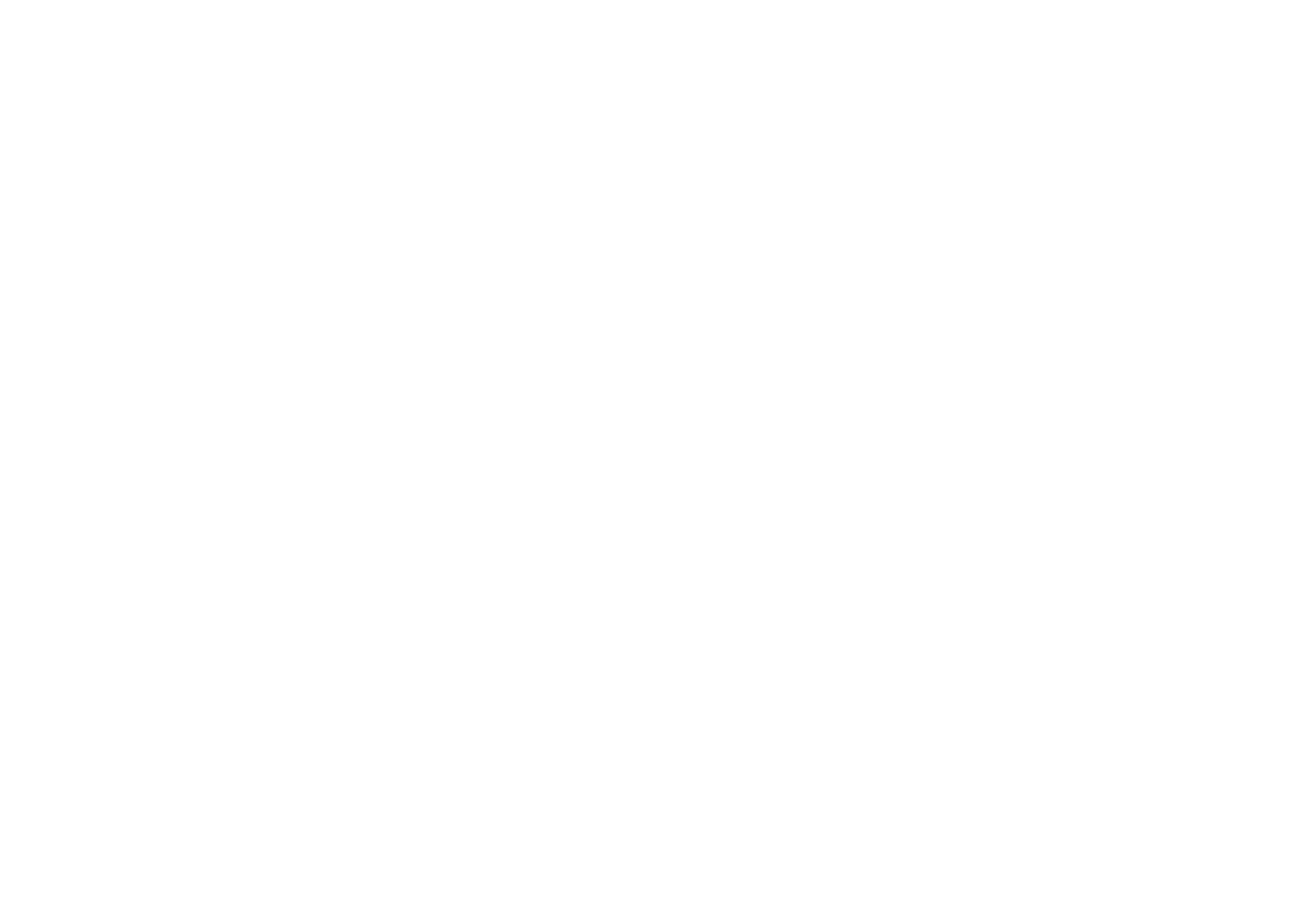# **FINANCIAL REVIEW**

**We have delivered sound performance from operational activities in a challenging economic and political climate. The net assets of the Charity at 31 March 2020 were £12.7million (2018/19: £14.7million), a decrease of £2million. This is mainly attributable to the adverse effect on the value of the investment portfolio of market volatility resulting from the outbreak of the Covid-19 virus in the last quarter. The net expenditure for the year was also influenced by the trustees' decision to budget for charitable expenditure in excess of income for the year, arising from plans to increase expenditure out of Restricted and Designated funds.**

# **INCOME**

In the year to 31 March 2020, total income from fundraising and the investment portfolio was £2.1million (2018/19: £2.8million). Legacy income was lower than the prior year, as the Charity received significant legacies in 2018/19. Total income increased by 22%, from £1.7million to £2.1million. over a three year period to 31 March 2020. This is largely due to significant growth in donation income whilst the other income streams remained stable.

# **EXPENDITURE**

Total expenditure for the year was £2.8million (2018/19: £3.0million), of this £2.1million (2018/19: £2.4million) being spent or committed to charitable activities.

The total cost of raising funds is £0.7million (2018/19: £0.6million) an increase of £0.1million mainly due to staff recruitment and interim cover for a Senior Leadership role.

> \*Grants retracted include balances accrued in previous years and now not owing by the Charity as well as return of grants previously awarded that have not been fully used.

\*Other costs are the allocation of costs incurred by the Charity to support and facilitate these charitable activities

# **Charitable activities 2019/20**

| <b>TYPE OF</b><br><b>ACTIVITY</b>     | <b>Grants</b><br>awarded<br>2019/20<br>£'000 | <b>Grants</b><br>Retracted <sup>*</sup><br>2019/20<br>£'000 | <b>Other</b><br>$Costs**$<br>2019/20<br>£'000 | <b>Total</b><br>2019/20<br>£'000 | <b>Total</b><br>2018/19<br>£'000 | Total<br>2017/18<br>£'000 |
|---------------------------------------|----------------------------------------------|-------------------------------------------------------------|-----------------------------------------------|----------------------------------|----------------------------------|---------------------------|
| Patients & Family<br>Experience       | 264                                          | (18)                                                        | 73                                            | 319                              | 359                              | 572                       |
| <b>Staff Development</b><br>& Welfare | 419                                          | (85)                                                        | 100                                           | 434                              | 451                              | 758                       |
| Research                              | 560                                          |                                                             | 185                                           | 745                              | 691                              | 429                       |
| <b>Capital Projects</b>               | 209                                          |                                                             | 63                                            | 272                              | 146                              | 28                        |
| <b>Medical Equipment</b>              | 313                                          | (46)                                                        | 81                                            | 348                              | 741                              | (75)                      |
| Total                                 | 1.765                                        | (149)                                                       | 502                                           | 2.118                            | 2.388                            |                           |

# **FINANCE**

**Grants awarded in 2019/20 were as follows:**

**The principal funding sources of the Charity of the previous three years are shown below:**

## **Funding Sources 2019/20**

| <b>FUNDRAISING ACTIVITIES</b> | 2019/20<br>£'000 | 2018/19<br>f'000 | 2017/18<br>⊦£'000 |
|-------------------------------|------------------|------------------|-------------------|
| <b>Donations</b>              | 1.118            |                  | 755               |
| Legacies                      | 274              | 1.207            |                   |
| Other                         | 262              | 198              | 325               |
| <b>Sub Total</b>              | 1.654            | 2.342            |                   |
| Investments                   | 483              | 463              |                   |
|                               |                  |                  |                   |



# **RISKS AND RESERVES**

# **RISK MANAGEMENT**

**Trustees regularly review the major risks to which the Charity is exposed. A strategic risk register is reviewed by Trustees at all Board meetings, while an operational risk register is reviewed at Finance Sub Committee. The risk register is updated as part of the annual business planning cycle. Where appropriate, systems and procedures have been established to manage risks, and these are regularly reviewed, with the assistance of the internal auditors.** 

We have put in place specific action and contingency plans to ensure that the risks are properly managed and any potential harmful impact is minimised. The key risks faced by the Charity during 2019/20 and the management actions taken to mitigate either the likelihood of a risk occurring or its possible impact, are as follows:

## **REPUTATION RISK**

• The risk that our reputation is damaged, undermining our credibility and impacting on our ability to fundraise successfully and limiting our ability to achieve our strategic aims.

Mitigation: Effective stakeholder engagement with the hospitals and donors for specific projects; close liaison with the Trust Communications team to hear of any current or future issues; creation of a Crisis Communications Strategy; regular review of, and engagement with, regulatory and legal developments in fundraising and volunteering; compliance with the Fundraising Code.

## **EXTERNAL RISKS**

- Risk of a serious infection from the Covid-19 outbreak resulting in a number of Charity staff being ill at the same time with an impact on the Charity's ability to meet its financial and operational goals.
- Fall in investment values and returns due to geopolitical political events or global events such as outbreak of Covid -19 virus.
- Risk of significant impact on fundraising strategy and capability in the light of restrictions introduced to meet the outbreak of Covid-19.

Mitigation: Major incident policy in place, a response to Covid-19 incident issued to all staff with clear guidance; the impact of a fall in investment values is managed by careful portfolio construction and increased communication with our investment managers. Our 3 year business strategy is being revised to reflect the significant changes in the fundraising environment.

![](_page_15_Picture_39.jpeg)

# **SPECIAL PURPOSE FUNDS**

# **RESERVES POLICY**

**The Trustees review the level of free reserves required on an annual basis, in line with guidance issued by the Charity Commission. They recognise the need to ensure that the reserves held enable financial stability, are adequate to meet working capital requirements and can safeguard the Charity's current commitments against fluctuation in income levels and volatility in the financial markets. Especially, the Trustees wish to ensure that sufficient unrestricted reserves are available to guarantee that operations can continue over the short-term and that financial commitments to the Trust can be met.** 

The balance of general reserves at 31 March 2020 was £3.6million (2019: £4.4million). The Trustees have reviewed the minimum level of reserves required to meet the higher of operating liabilities of the Charity, should it suffer a major downturn in its income, or to affect a managed cessation of activities and to provide adequate cover for contingent liabilities. They have assessed this to be in the range of £3.5million to £4.0million, taking into account future market volatility. Therefore, the Trustees believe that the current level of reserves at 31 March 2020 to be appropriate.

**The Charity has various funds available to finance its activities:**

These are individual funds intended for a specific purpose and are divided into three categories:

# **• ENDOWMENT FUND**

The Charity holds one endowment fund, which has been granted in order to generate funds to support a specific charitable purpose.

**• RESTRICTED FUNDS**

Restricted funds consist of the unexpended balance of income received where the donor has defined what the money must be used for, or in response to a specific appeal or fundraising event.

# **• DESIGNATED FUNDS**

Designated funds are funds held where the donor has expressed a preference as to how the funds are to be spent but have allowed the trustees discretion to use for general purposes.

- 
- 
- 
-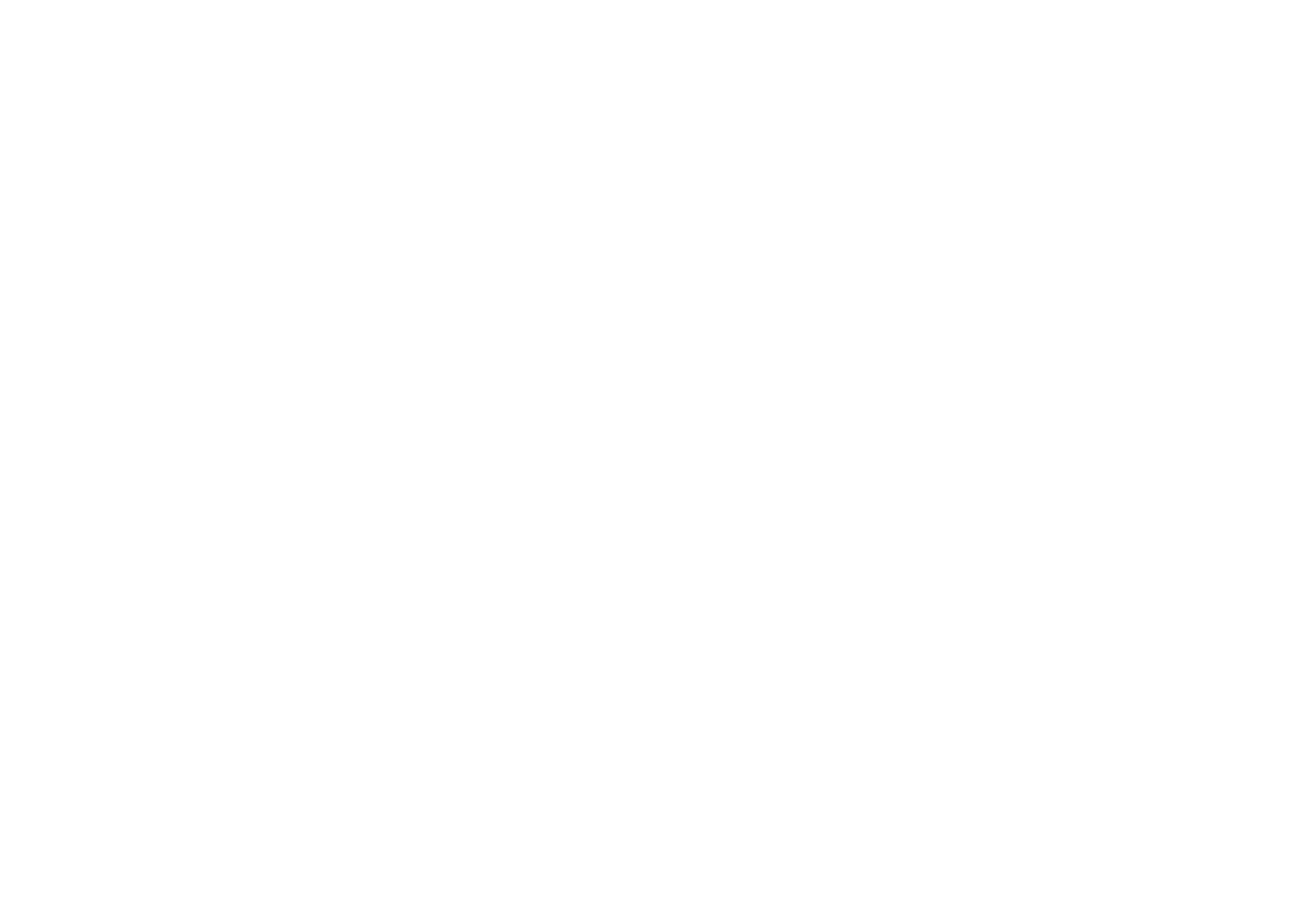# **CASH FLOW STATEMENT FOR THE YEAR ENDED 31 MARCH 2020**

|                                                   | 2020    | 2019  |
|---------------------------------------------------|---------|-------|
|                                                   | £'000   | £'000 |
| <b>CASH FLOWS FROM OPERATING ACTIVITIES:</b>      |         |       |
| Net (expenditure) / income for the financial year | (2.008) | 451   |
| Adjustments for:                                  |         |       |
| • Amortisation of intangible assets               | 24      | 37    |
| • Losses/(gains) on investments                   | 1.321   | (639) |
| • Dividends and interest from investments         | (483)   | (463) |
| • Decrease / (increase) in debtors                | 20      | (104) |
| • Increase in creditors                           | 279     | 306   |
| Net cash (used in) operating activities           | (847)   | (412) |

| Net (expenditure) / income for the financial year |
|---------------------------------------------------|
| Adjustments for:                                  |
| Amortisation of intangible assets                 |
| Losses/(gains) on investments                     |
| Dividends and interest from investments           |
| Decrease / (increase) in debtors                  |
| Increase in creditors                             |
| Net cash (used in) operating activities           |
|                                                   |
| <b>CASH FLOWS FROM INVESTING ACTIVITIES:</b>      |
| Proceeds from sale of investments                 |
| Purchase of tangible and intangible assets        |
|                                                   |
| Purchase of investments                           |
| Dividends and interest from investments           |

| <b>CASH FLOWS FROM INVESTING ACTIVITIES:</b>              |         |         |
|-----------------------------------------------------------|---------|---------|
| Proceeds from sale of investments                         | 1.573   | 2.367   |
| Purchase of tangible and intangible assets                |         | (28)    |
| Purchase of investments                                   | (1.109) | (2.304) |
| Dividends and interest from investments                   | 483     | 463     |
| Net cash provided by investing activities                 | 947     | 498     |
|                                                           |         |         |
| Change in cash & cash equivalents in the reporting period | 100     | 86      |
| Cash & cash equivalents at beginning of reporting period  | 245     | 159     |
|                                                           |         |         |
|                                                           |         |         |

**Cash and cash equivalents at end of year 345 245**

# **BALANCE SHEET AS AT 31 MARCH 2020**

| <b>FIXED ASSETS:</b>      | <b>Notes</b> | 31 March<br>2020<br>£'000 | 31 March<br>2019<br>£'000 |
|---------------------------|--------------|---------------------------|---------------------------|
| Tangible assets           |              | 1.274                     | . 274                     |
| Intangible assets         | $\circ$<br>o |                           | 31                        |
| Investments               | a            | 13,132                    | 14.917                    |
| <b>Total Fixed Assets</b> |              | 14,413                    | 16,222                    |

| CURRENT ASSETS:                              |     |     |
|----------------------------------------------|-----|-----|
| Debtors: amounts falling due within one year | 344 | 364 |
| Cash at bank and in hand                     | 345 | 245 |
| <b>Total Current Assets</b>                  | 689 |     |

| THE FUNDS OF THE CHARITY: |      |        |        |
|---------------------------|------|--------|--------|
| <b>Endowment Funds</b>    | 14.1 | 185    | 218    |
| Funds:                    |      |        |        |
| Restricted                | 14.2 | 5,887  | 6.760  |
| Unrestricted              |      |        |        |
| • General                 | 14.3 | 3.575  | 4.358  |
| • Designated              | 14.3 | 2.756  | 3.075  |
| • Revaluation Reserve     |      | 263    | 263    |
| <b>Total Funds</b>        |      | 12,666 | 14.674 |

| <b>LIABILITIES:</b>                            |         |         |
|------------------------------------------------|---------|---------|
| Creditors: amounts falling due within one year | 2.436   | 2.157   |
| <b>Net Current Liabilities</b>                 | (1.747) | (1.548) |
|                                                |         |         |
| <b>Total Assets less Current Liabilities</b>   | 12,666  | 14.674  |

| <b>Total Net Assets</b> | 2.666 | 674 |
|-------------------------|-------|-----|
|                         |       |     |

The Financial statements on pages 30 to 51 were approved by the Board of Trustees on 25th September 2020 and signed on its behalf by:

anner walker

Anna Walker Chair

Charity Number 1171195 Company Number 10565339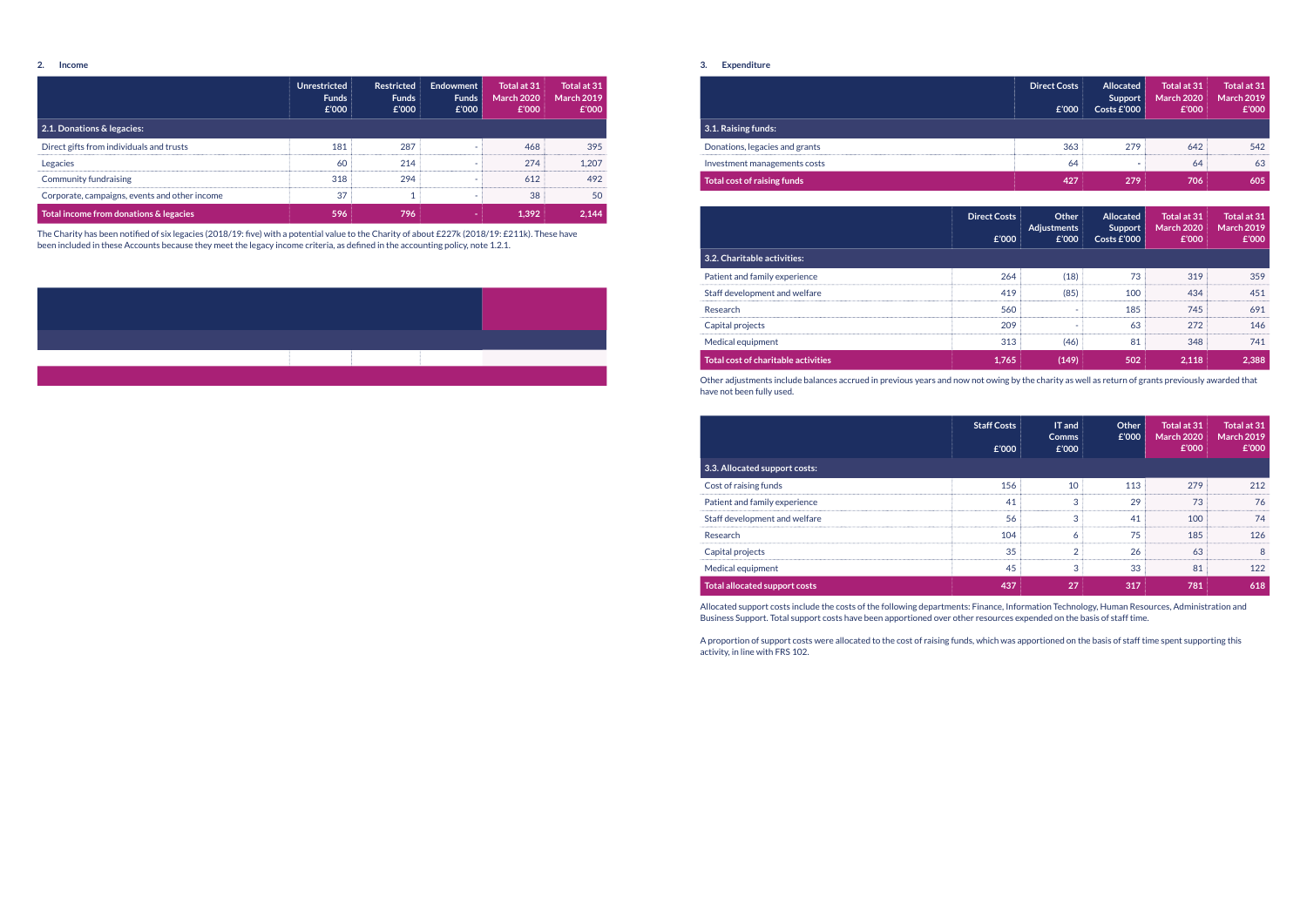|                                                        | Total at 31<br><b>March 2020</b><br>£'000 | Total at 31<br><b>March 2019</b><br>£'000 |
|--------------------------------------------------------|-------------------------------------------|-------------------------------------------|
| <b>Name of recipient:</b>                              |                                           |                                           |
| St. George's University Hospitals NHS Foundation Trust | 1.275                                     | 2.107                                     |
| St. George's University of London                      | 490                                       | 157                                       |
| <b>Total</b>                                           | 1.765                                     | 2.264                                     |

|                                       | 31 March<br>2020<br>£'000 | 31 March<br>2019<br>£'000 |
|---------------------------------------|---------------------------|---------------------------|
| Heritage assets - cost and valuation: |                           |                           |
| Balance as at 1 April                 | 1.274                     | 1.253                     |
| Additions                             | $\overline{\phantom{a}}$  | 21                        |
| Net book value at 31 March            | 1274                      | -274                      |

| 5.2. Analysis of staff costs  | Total at 31<br><b>March 2020</b><br>£'000 | Total at 31<br><b>March 2019</b><br>£'000 |
|-------------------------------|-------------------------------------------|-------------------------------------------|
| Salaries and wages            | 668                                       | 537                                       |
| Social security costs         | 56                                        | 54                                        |
| Pension costs                 | 35                                        | 28                                        |
| Ex-gratia and redundancy      | 28                                        |                                           |
| Total emoluments of employees | 787                                       | 619                                       |

|                                           | 2020<br><b>Number</b><br>of Staff | 2019<br><b>Number</b><br>of Staff |
|-------------------------------------------|-----------------------------------|-----------------------------------|
| 5.3. Senior employee received emoluments: |                                   |                                   |
| £60,000 - £69,999                         |                                   |                                   |
| £70,000 - £79,999                         |                                   |                                   |
| £80,000 - £89,999                         |                                   |                                   |

|                                                           | No. of staff<br>2020 | FTE: | No. of staff<br>2019 | <b>FTE</b> |
|-----------------------------------------------------------|----------------------|------|----------------------|------------|
| The *FTE average number of employees is split as follows: |                      |      |                      |            |
| <b>Fundraising</b>                                        |                      |      |                      |            |
| Management and administration                             |                      |      |                      |            |
| <b>Total</b>                                              | 16                   |      |                      |            |

#### **5.3. Key management personnel**

In 2018/19 a broadened Senior Leadership Team was created consisting of the six posts shown on page 4. The total remuneration for these posts in 2019/20 was £496k (2018/19: £369k).

The following number of senior employees received emoluments falling within the following range:

#### **6. Trustees expenses and remuneration**

None of the Trustees received any remuneration from the Charity during the current financial year (2018/19: £37k). No Trustees were reimbursed for expenses incurred while carrying out their responsibilities for the Charity during the year (2018/19 - £nil).

| 7. | Tangible fixed assets |
|----|-----------------------|
|    |                       |

### **4. Grant Funded Activities**

Grant funded activities included charitable activities as set below. The remaining grants consist of payments to suppliers or reimbursement of expenses incurred by employees of the NHS Trust and St George's University of London, thus indirectly benefiting those institutions.

**5. Analysis of staff numbers, staff costs and remuneration of key management personnel**

#### **5.1. Staff numbers**

\*FTE = full time equivalent

Salaries and wages include £75k (2018/19: £14k) relating to costs for interim cover within the finance function. Also included in salaries and wages was £28k (2018/19: £nil) ex-gratia payment to a senior executive for loss of service. The charity employs one member of staff to deliver the Arts programme. All costs relating to this employee are treated as charitable expenditure.

All members of staff are enrolled in a Defined Contribution pension scheme that is compliant with auto-enrolment.

|                        | 2019/20<br>£'000 | 2018/19<br>£'000 | 2017/18<br>£'000 | 2016/17<br>£'000 | 2015/16<br>£'000 |
|------------------------|------------------|------------------|------------------|------------------|------------------|
| <b>Additions:</b>      |                  |                  |                  |                  |                  |
| Purchases              |                  |                  | 35               |                  |                  |
| <b>Donations</b>       |                  | 21               | ۰                | 28               |                  |
| Revaluation            |                  |                  | 263              |                  |                  |
| <b>Total additions</b> |                  | 21               | 298              | 28               |                  |
| Disposals:             |                  |                  |                  |                  |                  |
| Carry value            |                  |                  | ۰                |                  | 10               |
| Sales proceeds         |                  |                  |                  | З                | 10               |

#### **7.1. Five year financial summary of heritage assets transactions**

The artworks are held entirely in pursuance of the charitable objects of the Charity – for the benefit of patients and staff in St George's University Hospitals NHS Foundation Trust and also the staff and students at St George's University of London. In accordance with our accounting policy depreciation has not been charged.

**8. Intangible fixed assets**

|                                  | 31 March<br>2020<br>£'000 | 31 March<br>2019<br>£'000 |
|----------------------------------|---------------------------|---------------------------|
| Intangible fixed assets - cost:  |                           |                           |
| Balance as at 1 April            | 155                       | 148                       |
| Additions                        |                           |                           |
| Balance as at 31 March           | 155                       | 155                       |
| <b>Accumulated depreciation:</b> |                           |                           |
| Balance as at 1 April            | (124)                     | (87)                      |
| Charge in the year               | (24)                      | (37)                      |
| <b>Balance as at 31 March</b>    | (148)                     | (124)                     |
| Net Book Value at 31 March       |                           | 31                        |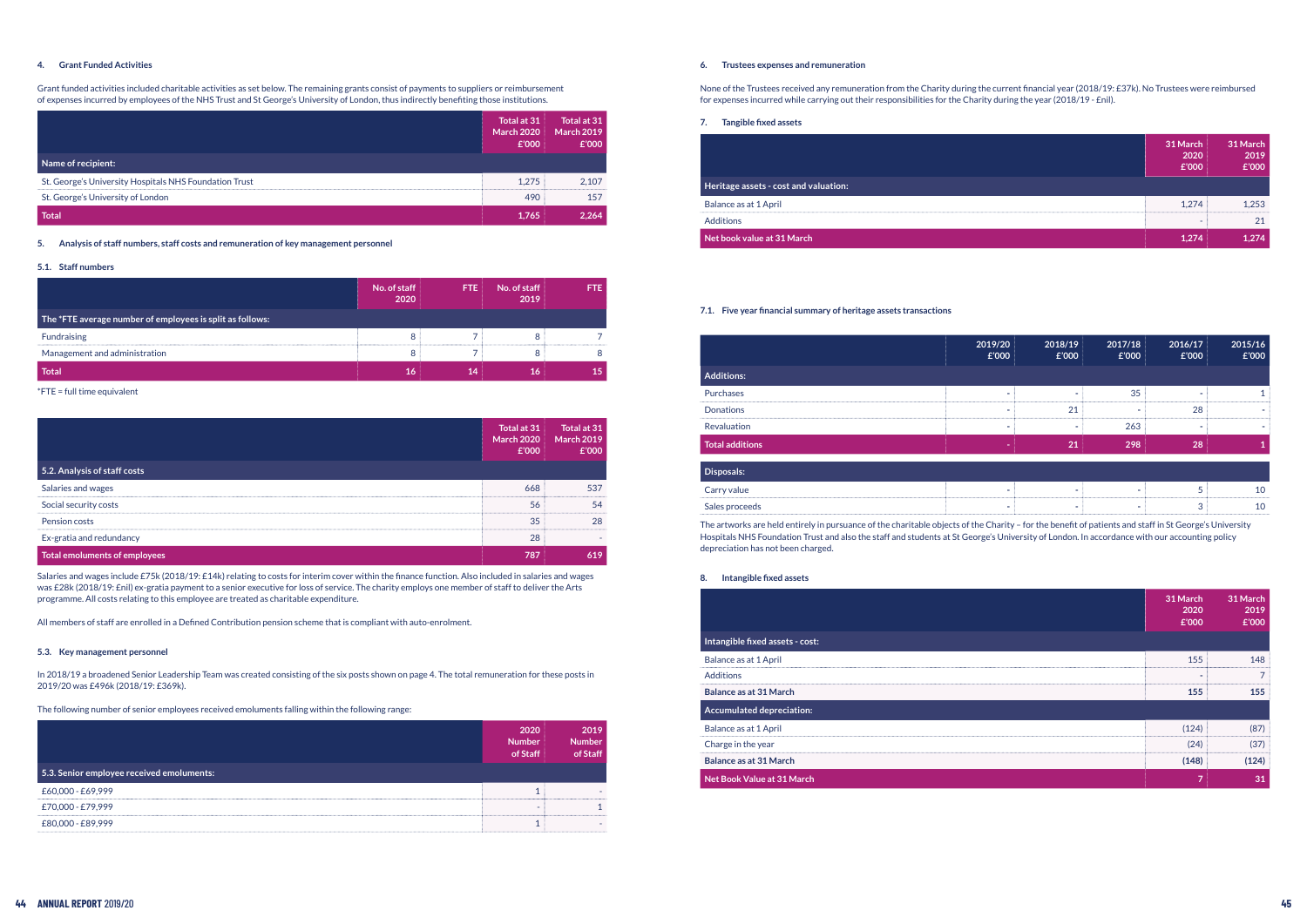## **10. Debtors**

#### **9.4. Investment powers**

The Charity Commission Scheme dated 18 August 1998 gives the charity unrestricted investment powers to manage its own portfolio.

Liabilities for grants awarded represent the unpaid balance on grants awarded by the charity as at the balance sheet date. They relate to current activities funded by the charity to which it is firmly committed.

# **11. Creditors: amounts falling due within one year**

|                                    | 31 March<br>2020<br>£'000 | 31 March<br>2019<br>£'000 |
|------------------------------------|---------------------------|---------------------------|
| <b>Fixed asset investments:</b>    |                           |                           |
| Market value at 1 April            | 14,917                    | 14,341                    |
| Less:                              |                           |                           |
| • Disposal proceeds                | (1,573)                   | (2.304)                   |
| Add:                               |                           |                           |
| • Acquisitions at cost             | 1,160                     | 2,367                     |
| • Net cash (withdrawn)/re-invested | (51)                      | (126)                     |
| • Net (loss)/gain on revaluation   | (1, 321)                  | 639                       |
| Market value at 31 March           | 13,132                    | 14,917                    |

|                                   | 2020<br>£'000 | 2019<br>£'000 |
|-----------------------------------|---------------|---------------|
| <b>Market value:</b>              |               |               |
| Investments assets in the UK      | 10.074        | 12.081        |
| Investments assets outside the UK | 3.058         | 2,836         |
| Total fixed asset investments     | 13,132        | 14,917        |

|                               | 31 March 2020 |                | 31 March 2019 |               |
|-------------------------------|---------------|----------------|---------------|---------------|
|                               | £'000         | $\frac{1}{26}$ | £'000         | $\frac{9}{6}$ |
| Investment portfolio:         |               |                |               |               |
| Fixed interest bonds          | 2,512         | 19.1           | 2.318         | 15.6          |
| UK equities                   | 5,165         | 39.3           | 6.822         | 45.7          |
| Overseas equities             | 2,527         | 19.2           | 2.836         | 19.0          |
| Property & alternative assets | 2.928         | 22.3           | 2.941         | 19.7          |
| <b>Total</b>                  | 13,132        | 100            | 14.917        | 100           |

|--|

### **9. Fixed asset investments**

#### **9.1. Movement in fixed asset investments**

### **9.2. Market value at 31 March 2020**

## **9.3. Investment portfolio**

| Debtors:                                  | 31 March 2019<br>£'000 | 31 March 2019<br>£'000 |
|-------------------------------------------|------------------------|------------------------|
| Trade debtors                             | -                      | 12                     |
| Accrued income                            | 328                    | 347                    |
| Other debtors                             | 16                     |                        |
| Total debtors falling due within one year | 344                    |                        |

|                                                 | 31 March 2020<br>£'000 | 31 March 2019<br>£'000 |
|-------------------------------------------------|------------------------|------------------------|
| Creditors: amounts falling due within one year: |                        |                        |
| Trade creditors                                 | 114                    | 116                    |
| Creditors - grants                              | 2.121                  | 1.742                  |
| Other creditors                                 | 201                    | 300                    |
| Total Creditors falling due within one year     | 2,436                  | 2.157                  |

## **12. Grants awarded**

|                                            | <b>Notes</b>             | <b>Total 2020</b><br>£'000 | Total 2019<br>£'000 |
|--------------------------------------------|--------------------------|----------------------------|---------------------|
| <b>Outstanding liabilities at 1 April</b>  |                          | 1.742                      | 1.502               |
| Awarded during the year                    | 4                        | 1.765                      | 2.264               |
| Paid during the year                       | $\overline{\phantom{a}}$ | (1,236)                    | (1.742)             |
| Adjustments in the year                    | 3                        | (149)                      | (282)               |
| <b>Outstanding liabilities at 31 March</b> | 11                       | 2,121                      | 1,742               |
| Grant amounts falling due within one year  |                          | 2.121                      | 1.742               |
| <b>Total</b>                               | 11                       | 2,121                      | 1,742               |

## **13. Analysis of net assets between funds**

|                                                |                         | <b>Unrestricted</b> |                          | Endowment                | 2020<br><b>Total Funds</b> | 2019<br><b>Total Funds</b> |
|------------------------------------------------|-------------------------|---------------------|--------------------------|--------------------------|----------------------------|----------------------------|
|                                                | <b>General</b><br>£'000 | Designated<br>£'000 | £'000                    | £'000                    | £'000                      | £'000                      |
| Fund balances at 31 March 2020 represented by: |                         |                     |                          |                          |                            |                            |
| Tangible and intangible fixed assets           | (24)                    | 1.305               | $\overline{\phantom{0}}$ | ۰                        | 1.281                      | 1.305                      |
| Investments                                    | 5.126                   | 1.714               | 6.107                    | 185                      | 13.132                     | 14.917                     |
| Current assets and liabilities                 | (1,527)                 | ۰                   | (220)                    | $\overline{\phantom{a}}$ | (1,747)                    | (1,548)                    |
| <b>Total net assets</b>                        | 3,575                   | 3,019               | 5,887                    | 185                      | 12,666                     | 14,674                     |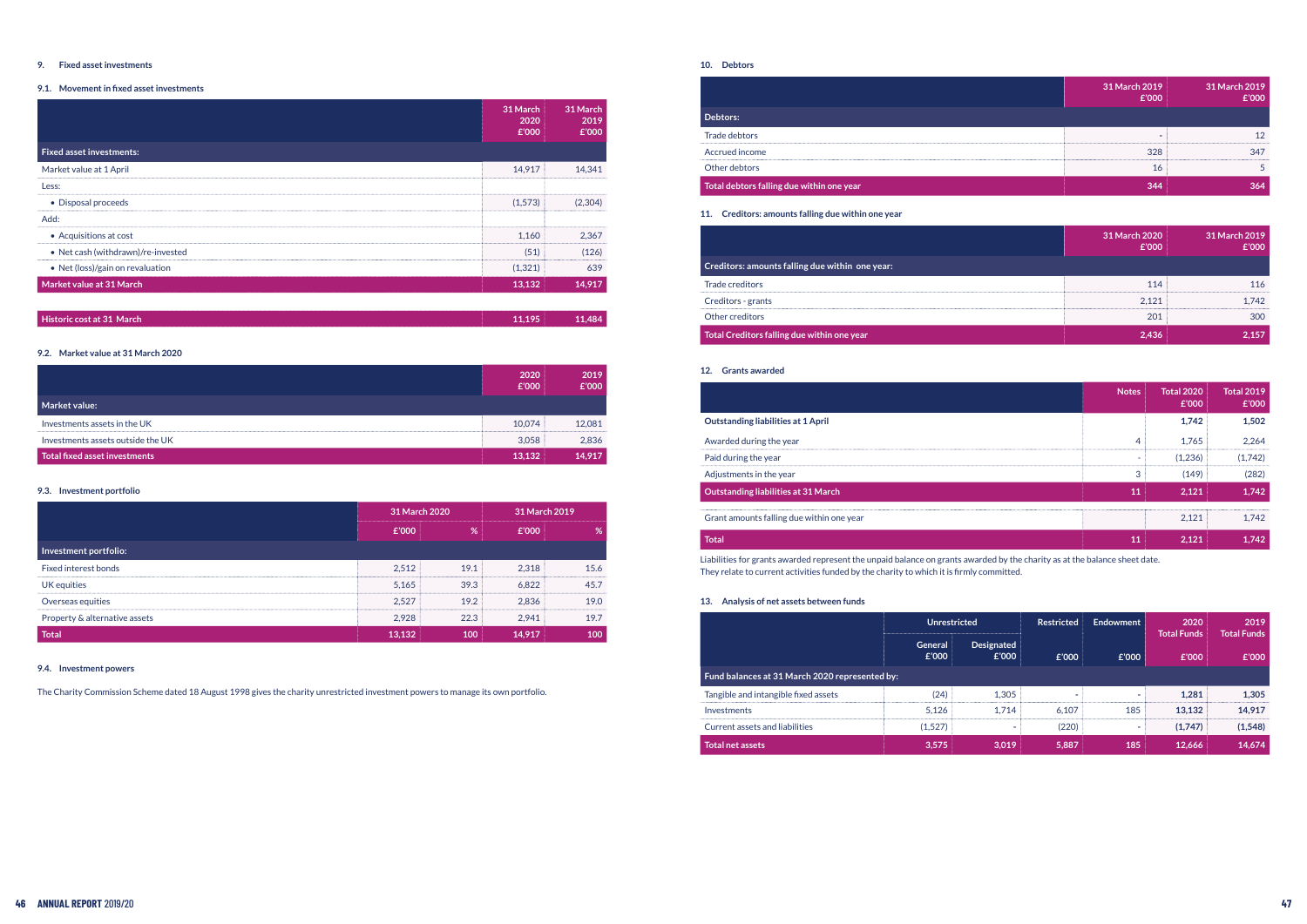| <b>Special purpose funds:</b>      |       |     |     |                          |                          |       |
|------------------------------------|-------|-----|-----|--------------------------|--------------------------|-------|
| Cancer & oncology                  | 126   | 16  | 11  |                          | (16)                     | 115   |
| Cardiology                         | 119   | 37  | 34  | $\overline{\phantom{0}}$ | (16)                     | 106   |
| Children & women                   | 122   | 56  | 41  | ۰                        | (19)                     | 118   |
| Community & nursing                | 289   | 22  | 95  | ۰                        | (22)                     | 194   |
| Covid appeal                       | ۰.    | 49  | 8   | ۰                        |                          | 41    |
| Medical                            | 597   | 124 | 163 | ۰                        | (68)                     | 489   |
| <b>Neurosciences</b>               | 148   | 34  | 23  | ۰                        | (21)                     | 138   |
| Research                           | 421   | 67  | 73  | ٠                        | (45)                     | 370   |
| Surgical & ICU                     | 174   | 18  | 28  | $\overline{\phantom{a}}$ | (22)                     | 142   |
| Therapy & rehab                    | и     |     | ٠   | ۰                        | $\overline{\phantom{a}}$ |       |
| <b>Total special purpose funds</b> | 1,997 | 423 | 476 |                          | (229)                    | 1,714 |

### **14. Charity funds**

### **14.2. Restricted funds**

# **14.3. Unrestricted funds**

# **Designated funds:**

|                                 | <b>Balance 31</b><br>March 2019<br>£'000 | <b>Income</b><br>£'000 | <b>Expenditure</b> | <b>Transfers</b><br>E'000   between Funds  <br>£'000 | <b>Gains and</b><br><b>losses</b><br>£'000 | <b>Balance 31</b><br><b>March 2020</b><br>£'000 |
|---------------------------------|------------------------------------------|------------------------|--------------------|------------------------------------------------------|--------------------------------------------|-------------------------------------------------|
| 14.1. Endowment funds:          |                                          |                        |                    |                                                      |                                            |                                                 |
| <b>William A Amanet Bequest</b> | 218                                      | 11                     | 18                 |                                                      | (26)                                       | 185                                             |
| Total endowment funds           | 218                                      | 11'                    | 18                 |                                                      | (26)                                       | 185                                             |

| <b>Special purpose funds:</b> |       |       |       |                          |       |       |
|-------------------------------|-------|-------|-------|--------------------------|-------|-------|
| Cancer & oncology             | 405   | 26    | 35    |                          | (47)  | 349   |
| Cardiology                    | 107   | 187   | 57    | ۰                        | (24)  | 213   |
| Children & women              | 487   | 98    | 104   | ۰                        | (59)  | 422   |
| Community & nursing           | 477   | 55    | 87    | (17)                     | (51)  | 377   |
| Medical                       | 657   | 32    | 287   | ٠                        | (60)  | 342   |
| <b>Neurosciences</b>          | 93    | 10    | 13    | ۰                        | (11)  | 79    |
| Research                      | 1,372 | 267   | 280   | $\overline{\phantom{0}}$ | (162) | 1,197 |
| Surgical & ICU                | 383   | 97    | 89    | ٠                        | (47)  | 344   |
| Therapy & rehab               | 45    | 9     | 8     |                          | (6)   | 40    |
| <b>Total</b>                  | 4,026 | 781   | 960   | (17)                     | (467) | 3,363 |
| Other, including legacies     | 2,734 | 434   | 634   | (10)                     |       | 2,524 |
| <b>Total restricted funds</b> | 6,760 | 1,215 | 1,594 | (27)                     | (467) | 5,887 |

| Other designated funds:      |        |       |       |    |          |                          |
|------------------------------|--------|-------|-------|----|----------|--------------------------|
| Fixed asset funds            | 1.042  |       |       |    | ۰        | 1.042                    |
| Strategic fund               | 36     |       | 47    | 11 | ۰        | $\overline{\phantom{0}}$ |
| Total other designated funds | 1,078  |       | 47    | 11 | -        | 1,042                    |
| Revaluation reserve          | 263    |       |       |    |          | 263                      |
| Total unrestricted funds     | 7.696  | 911   | 1.212 | 27 | (827)    | 6.594                    |
| <b>Total funds</b>           | 14,673 | 2,137 | 2,824 |    | (1, 320) | 12,666                   |

| $\sim$<br>mdr | ---<br>œ | $\sim$ | - -<br>e Ta<br>-- | ____<br>- 1 |  |
|---------------|----------|--------|-------------------|-------------|--|
|               |          |        |                   |             |  |

The fixed asset fund represents the value of general funds invested in the art collections which are not, by nature of fixed assets, readily available for use for other purposes.

## **14. Charity funds (continued) - comparative figures at 31 March 2019**

# **14.2. Restricted funds**

# **14.3. Unrestricted funds**

## **Designated funds:**

|                                 | <b>Balance 31</b><br><b>March 2018</b><br>£'000 | <b>Income</b><br>£'000 | <b>Expenditure</b> | <b>Transfers</b><br>E'000 between Funds<br>£'000 | <b>Gains and</b><br><b>losses</b><br>£'000 | <b>Balance 31</b><br><b>March 2019</b><br>£'000 |
|---------------------------------|-------------------------------------------------|------------------------|--------------------|--------------------------------------------------|--------------------------------------------|-------------------------------------------------|
| 14.1. Endowment funds:          |                                                 |                        |                    |                                                  |                                            |                                                 |
| <b>William A Amanet Bequest</b> | 216                                             | 12                     | 23                 | $\sim$                                           | 13                                         | 218                                             |
| Total endowment funds           | 216                                             | 12                     | 23                 | $\sim$                                           | 13                                         | 218                                             |

| <b>Special purpose funds:</b> |       |     |     |                          |     |       |
|-------------------------------|-------|-----|-----|--------------------------|-----|-------|
| Cancer & oncology             | 427   | 42  | 87  | ۰                        | 23  | 405   |
| Cardiology                    | 112   | 23  | 34  | ۰                        |     | 107   |
| Children & women              | 440   | 82  | 60  | (2)                      | 27  | 487   |
| Community & nursing           | 521   | 49  | 133 | 13                       | 28  | 477   |
| Medical                       | 709   | 44  | 134 | $\overline{\phantom{0}}$ | 38  | 657   |
| <b>Neurosciences</b>          | 133   | 11  | 58  | ۰                        |     | 93    |
| Research                      | 1.395 | 201 | 260 | (42)                     | 76  | 1.372 |
| Surgical & ICU                | 338   | 103 | 78  | (1)                      | 21  | 383   |
| Therapy & rehab               | 39    | 16  | 14  |                          | 3   | 45    |
| <b>Total</b>                  | 4,114 | 571 | 858 | (31)                     | 230 | 4,026 |

| <b>Special purpose funds:</b> |       |     |                          |                          |     |       |
|-------------------------------|-------|-----|--------------------------|--------------------------|-----|-------|
| Cancer & oncology             | 114   | 13  | 8                        |                          |     | 126   |
| Cardiology                    | 118   | 37  | 39                       | (4)                      |     | 118   |
| Children & women              | 113   | 34  | 35                       | $\mathfrak{D}$           | 8   | 122   |
| Community & nursing           | 291   | 23  | 64                       | 25                       | 14  | 289   |
| Medical                       | 608   | 80  | 139                      | 13                       | 35  | 597   |
| <b>Neurosciences</b>          | 121   | 49  | 31                       | $\overline{\phantom{a}}$ | 9   | 148   |
| Research                      | 456   | 62  | 120                      | $\overline{\phantom{a}}$ | 23  | 421   |
| Surgical & ICU                | 190   | 28  | 46                       | (9)                      | 11  | 175   |
| Therapy & rehab               | 1     |     | $\overline{\phantom{a}}$ |                          |     |       |
| Total special purpose funds   | 2,012 | 326 | 482                      | 27                       | 114 | 1,997 |

| Other designated funds:      |        |                          |       |    |     |        |
|------------------------------|--------|--------------------------|-------|----|-----|--------|
| Fixed asset funds            | 1.051  | 21                       | 37    |    |     | 1,042  |
| Strategic fund               | 36     | $\overline{\phantom{a}}$ | ÷     | ۰  |     | 36     |
| Total other designated funds | 1,087  | 21                       | 37    |    |     | 1,078  |
|                              |        |                          |       |    |     |        |
| Revaluation reserve          | 263    | -                        | ۰.    |    |     | 263    |
| Total unrestricted funds     | 8,165  | 662                      | 1,554 | 27 | 396 | 7,696  |
| Total funds                  | 14,223 | 2,805                    | 2,993 |    | 639 | 14,674 |

| Other, including legacies   | 700 | 1.560 | 558 |     | 734 |
|-----------------------------|-----|-------|-----|-----|-----|
| Total rest<br>tricted funds |     |       |     | nnn |     |

| <b>General funds</b> | R <sub>0</sub> | በ25<br>כטע | <b>MATOR</b> | $\sim$ $\sim$ $\sim$<br>-- |
|----------------------|----------------|------------|--------------|----------------------------|
|                      |                |            |              |                            |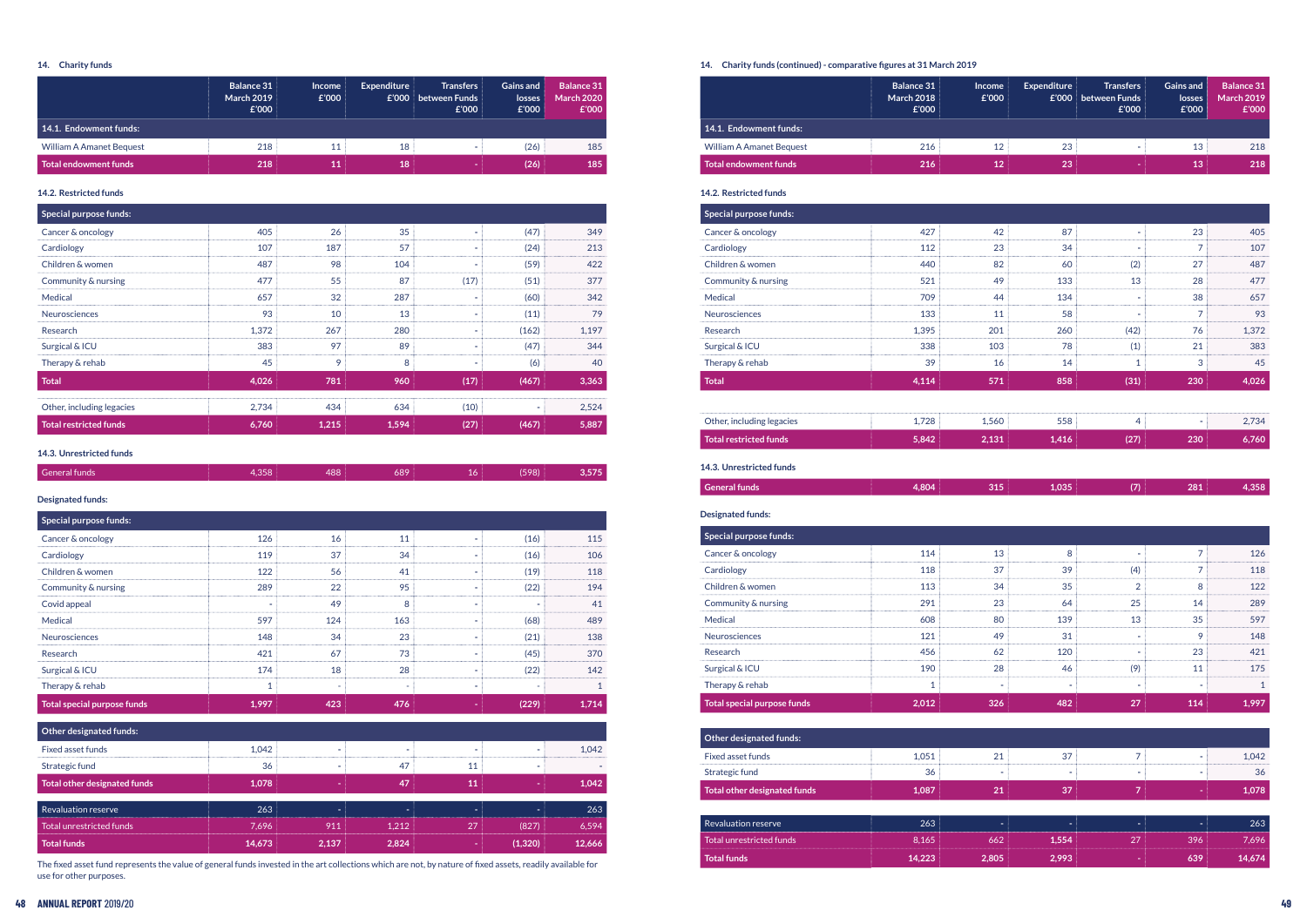### **14. Charity Funds (continued)**

## **18. Comparative Statement of Financial Activities for the year ended 31 March 2019**

| Endowment funds:         |                                                                |  |  |  |  |
|--------------------------|----------------------------------------------------------------|--|--|--|--|
| Name of fund             | $\Box$ Description of the nature and purpose of each fund      |  |  |  |  |
| William A Amanet Bequest | Capital in perpetuity bequests for specific research purposes. |  |  |  |  |

| <b>Restricted funds:</b> |                                                                             |
|--------------------------|-----------------------------------------------------------------------------|
| <b>Details of funds</b>  | Description of the nature and purpose of each fund                          |
| Cancer & oncology        | To support development of Cancer and Oncology treatments.                   |
| Cardiology               | To support all areas of the Cardiology Department to benefit patients.      |
| Children & women         | To provide funds for family support and children's play services.           |
| Community & nursing      | To support Community Services including Queen Mary's Hospital.              |
| Medical                  | To support all areas of medicine not under the other directorates.          |
| Neuroscience             | To advance Neurosciences at St George's Hospital.                           |
| Research                 | To fund medical research projects.                                          |
| Surgical & ICU           | To support patients' experience and staff development for surgical and ICU. |
| Therapy & rehab.         | To support the therapy treatments & rehabilitation of patients.             |

#### **Unrestricted and designated funds**

The Fixed Asset Fund includes the value of general funds invested in the art collection and other assets of the charity which are not, by nature of fixed assets, readily available for use for other purposes. The Revaluation Reserve represents the increase in the value of the art collection at the last formal valuation. The Strategic Fund represents amounts designated for the replacement or refurbishment of assets belonging to the Charity and for development of the Charity; the fund was fully utilised and closed during the year.

#### Transfers between funds represent:

- Where subsequent instructions are received from a donor restricting income that was originally received with no restrictions;
- Where two restricted funds have a common purpose, transfers may be made to support an individual project which matches their restriction.

#### **15. Commitments, liabilities and provisions**

The Charity does not have any other commitments, liabilities or provisions requiring disclosure other than those included in the financial statements (2018/19: £ nil).

#### **16. Related-party transactions**

During the year none of the Trustees or members of the key management staff or parties related to them has been involved in any material transactions with St. George's Hospital Charity. Board members (and other senior staff) take decisions on both policy and financial matters, but do not seek to benefit personally from such decisions. Declarations of personal interest have been made in both capacities and are available to be inspected by the public. There were no transactions with other entities in which either Trustees or senior employees of the Charity hold positions of authority other than as described below.

| <b>Related party</b>                                                             | Connected<br>party       | <b>Relationship</b>                                                                                                                                                                                                                                                                                                   | 2020<br>£'000 | £'000          | 2019 Details of transaction                   |
|----------------------------------------------------------------------------------|--------------------------|-----------------------------------------------------------------------------------------------------------------------------------------------------------------------------------------------------------------------------------------------------------------------------------------------------------------------|---------------|----------------|-----------------------------------------------|
| <b>St George's University</b><br><b>Hospitals NHS</b><br><b>Foundation Trust</b> | Timothy<br>Wright        | Timothy Wright currently serves as a Non-Executive<br>Director for St George's University Hospitals Foundation<br>Trust                                                                                                                                                                                               | 1.275         | 2.108          | Grants made to<br><b>St George's Hospital</b> |
|                                                                                  | & Sarah<br><b>Wilton</b> | Sarah Wilton served as a Non-Executive Director for St<br>George's University Hospitals Foundation Trust until 31<br>January 2020                                                                                                                                                                                     |               | 1,742<br>2.182 | St George's Hospital<br>Creditors outstanding |
| <b>St George's Trading</b><br><b>Limited</b>                                     |                          | The Charity owns all the shares in a dormant company, St. George's Trading Limited (Company Number 3481144). The<br>issued share capital of the company is £5. This company is being retained as it might be used to facilitate future trading<br>activities, the profits from which would be donated to the Charity. |               |                |                                               |

**The total amount of donations received from trustees, without conditions, was** *£418* **<b>£418** 

## **17. Contingent asset**

The Becht Family Charitable Trust awarded a grant of £1.25milllion to the Charity for the Advanced Ventricular Arrhythmia Training and Research programme. The grant will be released over seven years, £150k was received in 2019/20.

|                                            | <b>Unrestricted</b><br><b>Funds</b><br>£'000 | <b>Restricted</b><br><b>Funds</b><br>£'000 | <b>Endowment</b><br><b>Funds</b><br>£'000 | <b>Total 2019</b><br>£'000 | Total 2020<br>£'000 |
|--------------------------------------------|----------------------------------------------|--------------------------------------------|-------------------------------------------|----------------------------|---------------------|
| Income and endowments:                     |                                              |                                            |                                           |                            |                     |
| Donations & legacies                       | 346                                          | 1,798                                      | ٠                                         | 2,144                      | 974                 |
| Charitable activities                      | 34                                           | 84                                         | ٠                                         | 118                        | 280                 |
| Other trading activities                   | 53                                           | 27                                         |                                           | 80                         | 45                  |
| Investments                                | 229                                          | 222                                        | 12                                        | 463                        | 440                 |
| <b>Total income and endowments</b>         | 662                                          | 2,131                                      | 12                                        | 2,805                      | 1,739               |
| <b>Expenditure on:</b>                     |                                              |                                            |                                           |                            |                     |
| <b>Raising funds</b>                       | 605                                          | ٠                                          | ٠                                         | 605                        | 704                 |
| Charitable activities                      | 949                                          | 1,416                                      | 23                                        | 2,388                      | 1,712               |
| <b>Total</b>                               | 1,554                                        | 1,416                                      | 23                                        | 2,993                      | 2,416               |
|                                            |                                              |                                            |                                           |                            |                     |
| Net gains on investments                   | 396                                          | 230                                        | 13                                        | 639                        | 151                 |
| Net income / (expenditure)                 | (496)                                        | 945                                        | $\overline{2}$                            | 451                        | (527)               |
| <b>Transfers between funds</b>             | 27                                           | (27)                                       | ۰                                         |                            |                     |
| Revaluation gains/(losses) on fixed assets |                                              |                                            |                                           |                            | 263                 |
| Net movement in funds                      | (469)                                        | 918                                        | $\overline{2}$                            | 451                        | (264)               |

| $\blacksquare$ Reconciliation of funds:          |       |         |     |        |        |  |
|--------------------------------------------------|-------|---------|-----|--------|--------|--|
| Fund balances brought forward at 1 April         | 8.165 | 5.842   | 216 | 14.223 | 14.487 |  |
| <b>Fund balances carried forward at 31 March</b> | 7.696 | 6.760 i | 218 | 14.674 | 14.223 |  |